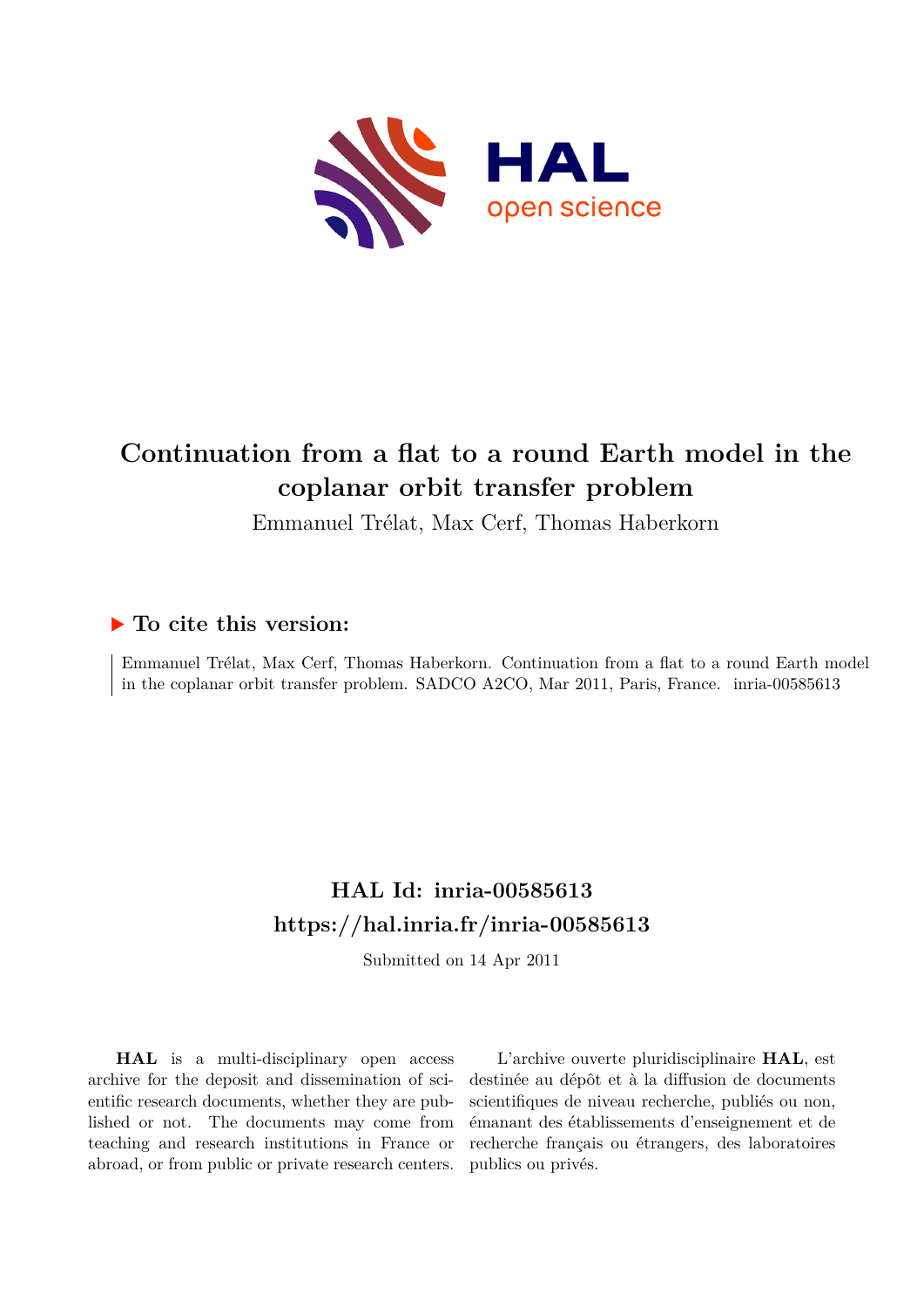# Continuation from a flat to a round Earth model in the coplanar orbit transfer problem

M. Cerf<sup>1</sup>, T. Haberkorn, Emmanuel Trélat<sup>1</sup>

<sup>1</sup>EADS Astrium, les Mureaux <sup>2</sup>MAPMO, Université d'Orléans

First Industrial Workshop, SADCO 2011, March 2nd

<span id="page-1-0"></span>



**EAI** 

**M. Cerf, T. Haberkorn, E. Trelat ´ [Continuation from a flat to a round Earth model](#page-27-0)**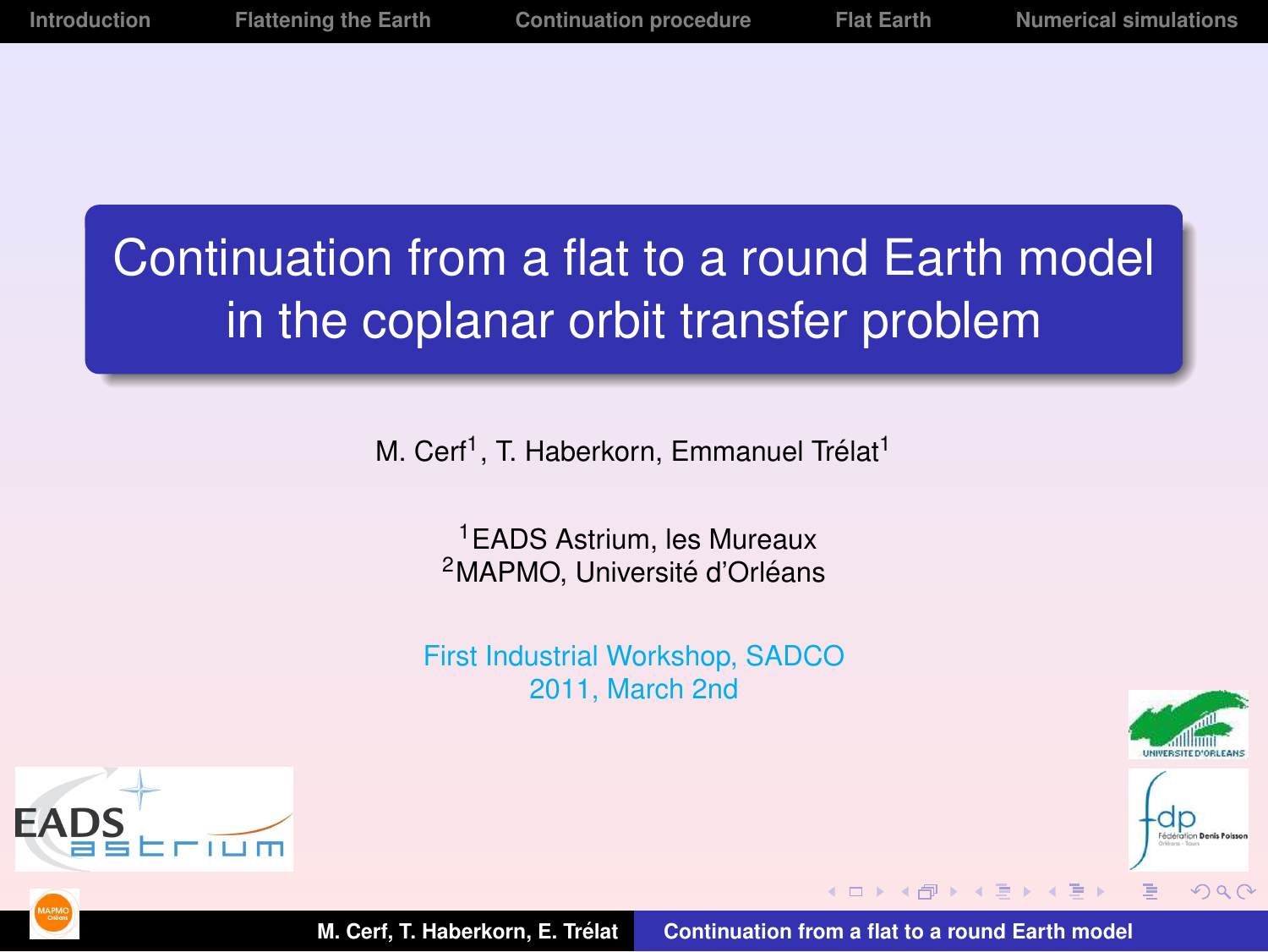**[Introduction](#page-2-0) [Flattening the Earth](#page-12-0) [Continuation procedure](#page-17-0) [Flat Earth](#page-21-0) [Numerical simulations](#page-24-0)**

**Deale** Roles

<span id="page-2-0"></span> $2Q$ 

E

# The coplanar orbit transfer problem

- **O** Spherical Earth
- Central gravitational field  $g(r) = \frac{\mu}{r^2}$

#### System in cylindrical coordinates

$$
\dot{r}(t) = v(t) \sin \gamma(t)
$$

$$
\dot{\varphi}(t) = \frac{v(t)}{r(t)} \cos \gamma(t)
$$
  
\n
$$
\dot{v}(t) = -g(r(t)) \sin \gamma(t) + \frac{T_{\text{max}}}{m(t)} u_1(t)
$$
  
\n
$$
\dot{\gamma}(t) = \left(\frac{v(t)}{r(t)} - \frac{g(r(t))}{v(t)}\right) \cos \gamma(t) + \frac{T_{\text{max}}}{m(t)v(t)} u_2(t)
$$
  
\n
$$
\dot{m}(t) = -\beta T_{\text{max}} ||u(t)||
$$

**O** Thrust:  $T(t) = u(t)T_{\text{max}}$  ( $T_{\text{max}}$  large: strong thrust) **EAL** Control:  $u(t) = (u_1(t), u_2(t))$  satisfying  $||u(t)|| = \sqrt{u_1(t)^2 + u_2(t)^2} \leqslant 1$ 4 ロ ト イ何 ト イ ヨ ト イ ヨ ト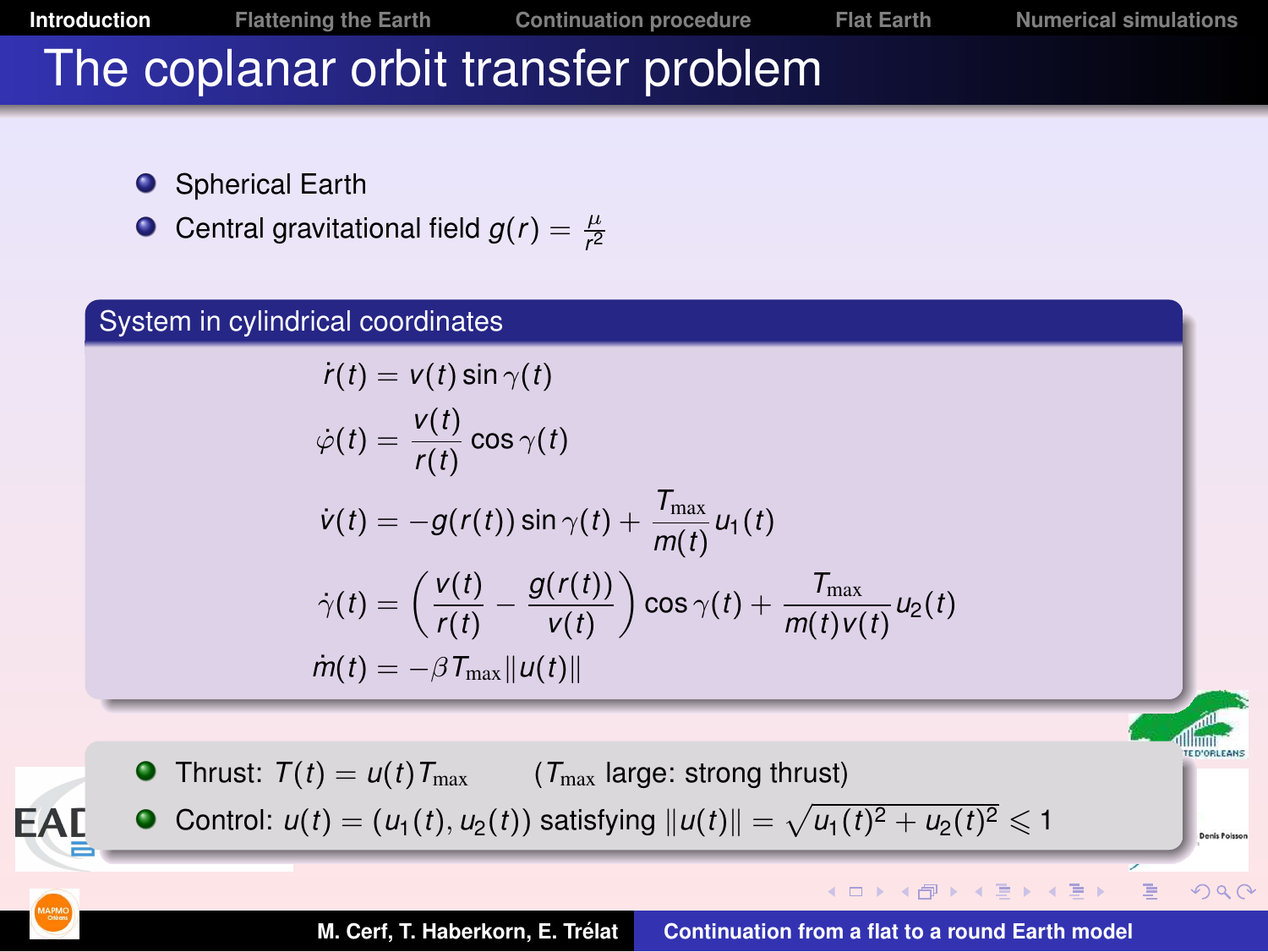# The coplanar orbit transfer problem

#### Initial conditions

$$
r(0)=r_0, \; \varphi(0)=\varphi_0, \; v(0)=v_0, \; \gamma(0)=\gamma_0, \; m(0)=m_0,
$$

#### Final conditions

- a point of a specified orbit:  $r(t_f) = r_f$ ,  $v(t_f) = v_f$ ,  $\gamma(t_f) = \gamma_f$ , or
- an elliptic orbit of energy  $K_f < 0$  and eccentricity  $e_f$ :

$$
\xi_{K_f} = \frac{v(t_f)^2}{2} - \frac{\mu}{r(t_f)} - K_f = 0,
$$
  

$$
\xi_{e_f} = \sin^2 \gamma + \left(1 - \frac{r(t_f)v(t_f)^2}{\mu}\right)^2 \cos^2 \gamma - e_f^2 = 0.
$$

(orientation of the final orbit not prescribed:  $\varphi(t_f)$  free; in other words: argument of the final perigee free)

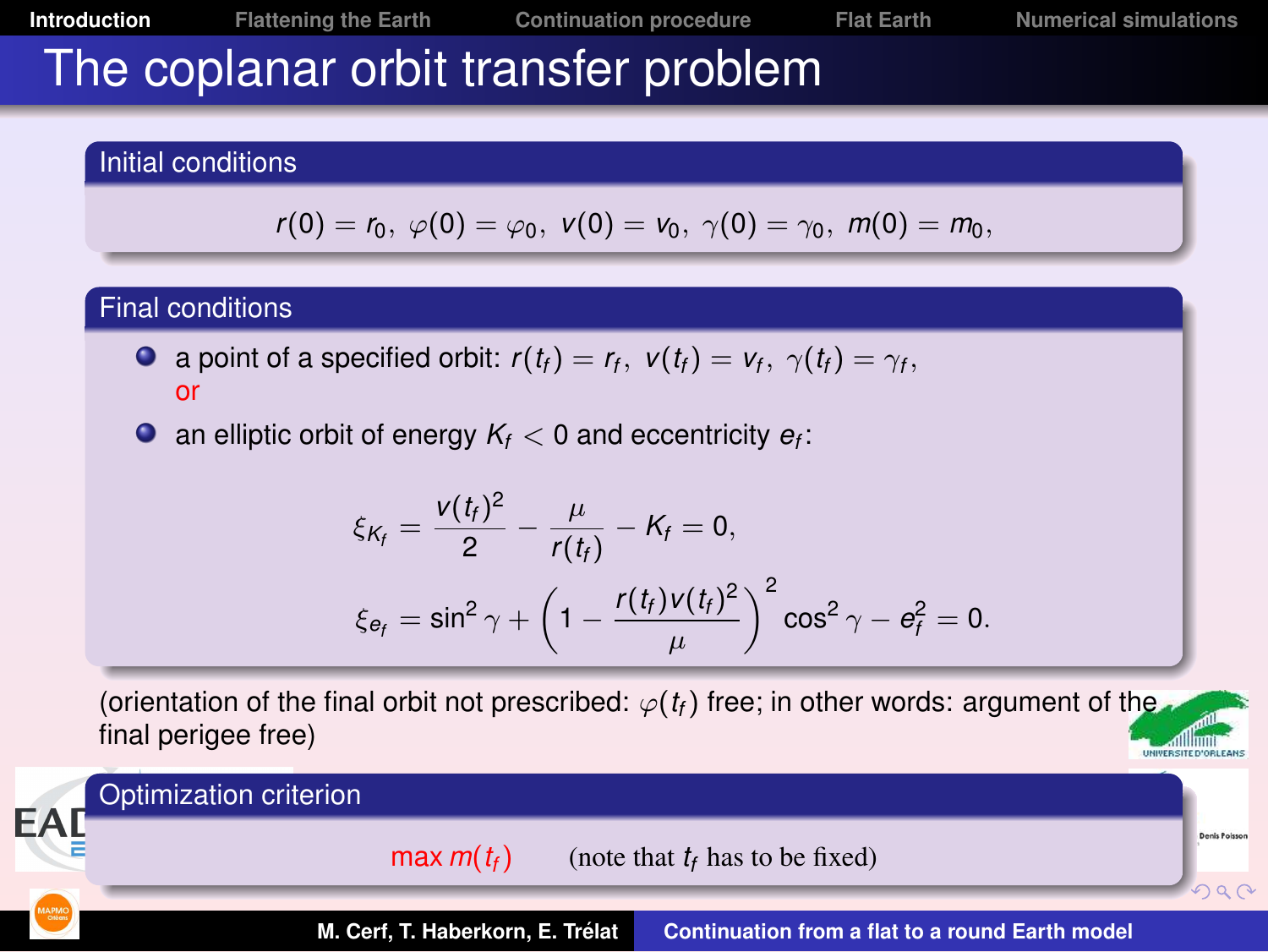**[Introduction](#page-2-0) [Flattening the Earth](#page-12-0) [Continuation procedure](#page-17-0) [Flat Earth](#page-21-0) [Numerical simulations](#page-24-0)** Application of the Pontryagin Maximum Principle

#### Hamiltonian

$$
H(q, p, p^{0}, u) = p_{r} v \sin \gamma + p_{\varphi} \frac{v}{r} \cos \gamma + p_{v} \left( -g(r) \sin \gamma + \frac{T_{\max}}{m} u_{1} \right) + p_{\gamma} \left( \left( \frac{v}{r} - \frac{g(r)}{v} \right) \cos \gamma + \frac{T_{\max}}{mv} u_{2} \right) - p_{m} \beta T_{\max} ||u||,
$$

#### Extremal equations

$$
\dot{q}(t)=\frac{\partial H}{\partial p}(q(t),p(t),p^{0},u(t)), \quad \dot{p}(t)=-\frac{\partial H}{\partial q}(q(t),p(t),p^{0},u(t)),
$$

#### Maximization condition

$$
H(q(t), p(t), p^{0}, u(t)) = \max_{\|w\| \leq 1} H(q(t), p(t), p^{0}, w)
$$



一

 $2Q$ 

-dp

**K ロ ⊁ K 御 ≯ K 唐 ⊁ K 唐**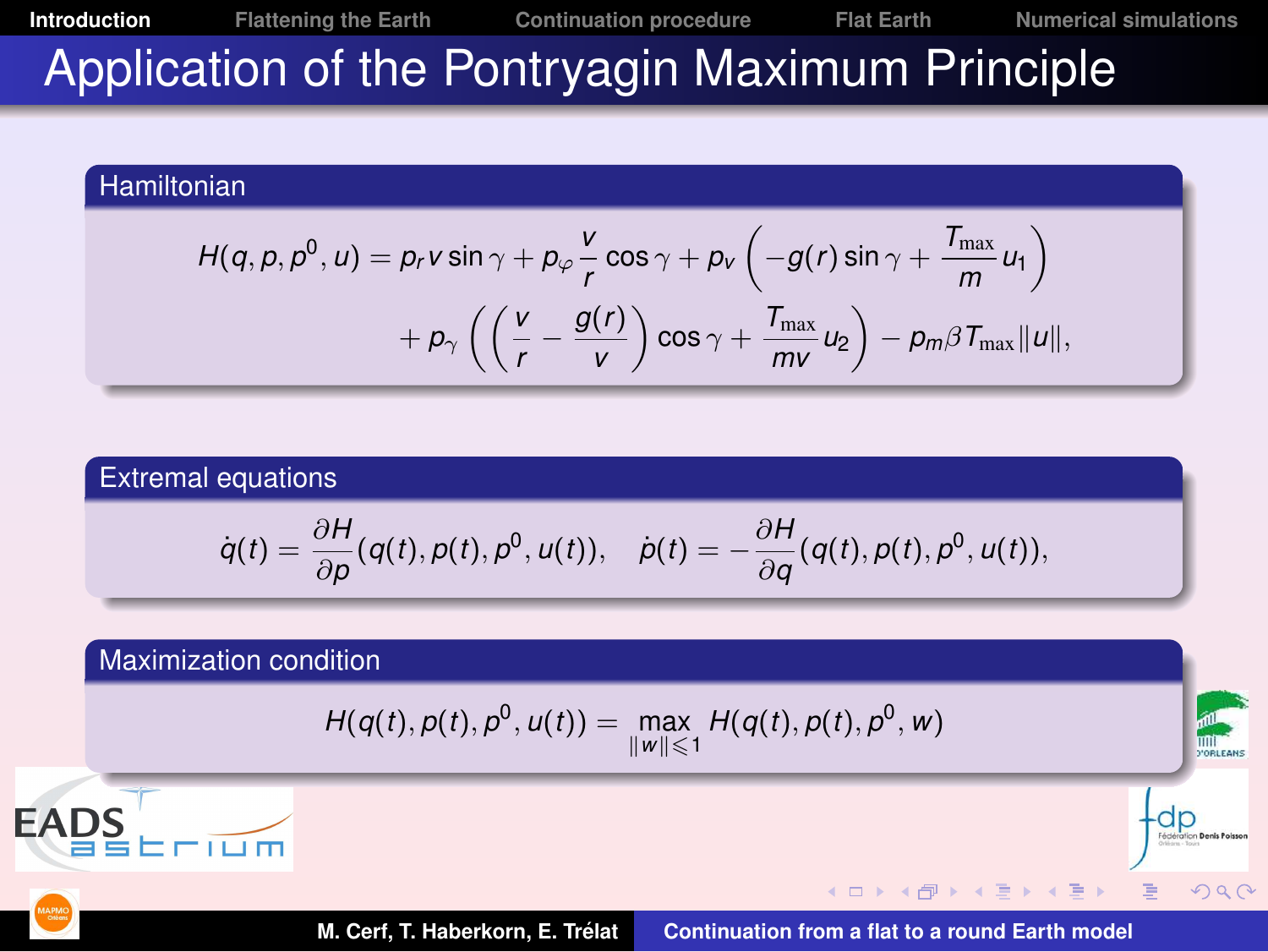**[Introduction](#page-2-0) [Flattening the Earth](#page-12-0) [Continuation procedure](#page-17-0) [Flat Earth](#page-21-0) [Numerical simulations](#page-24-0)** Application of the Pontryagin Maximum Principle

#### Hamiltonian

$$
H(q, p, p^{0}, u) = p_{r} v \sin \gamma + p_{\varphi} \frac{v}{r} \cos \gamma + p_{v} \left( -g(r) \sin \gamma + \frac{T_{\max}}{m} u_{1} \right) + p_{\gamma} \left( \left( \frac{v}{r} - \frac{g(r)}{v} \right) \cos \gamma + \frac{T_{\max}}{m v} u_{2} \right) - p_{m} \beta T_{\max} ||u||,
$$

#### Maximization condition leads to

\n- $$
u(t) = (u_1(t), u_2(t)) = (0, 0)
$$
 whenever  $\Phi(t) < 0$
\n- $$
u_1(t) = \frac{p_V(t)}{\sqrt{p_V(t)^2 + \frac{p_V(t)^2}{V(t)^2}}}, \quad u_2(t) = \frac{p_V(t)}{V(t)\sqrt{p_V(t)^2 + \frac{p_V(t)^2}{V(t)^2}}}
$$
 whenever  $\Phi(t) > 0$
\n

where

 $E = \overline{I \cup m}$ 

**EAD<sub>J</sub>** 

$$
\Phi(t) = \frac{1}{m(t)} \sqrt{p_v(t)^2 + \frac{p_v(t)^2}{v(t)^2}} - \beta p_m(t)
$$
 (switching function)

Fédération Denis Poiss

 $2Q$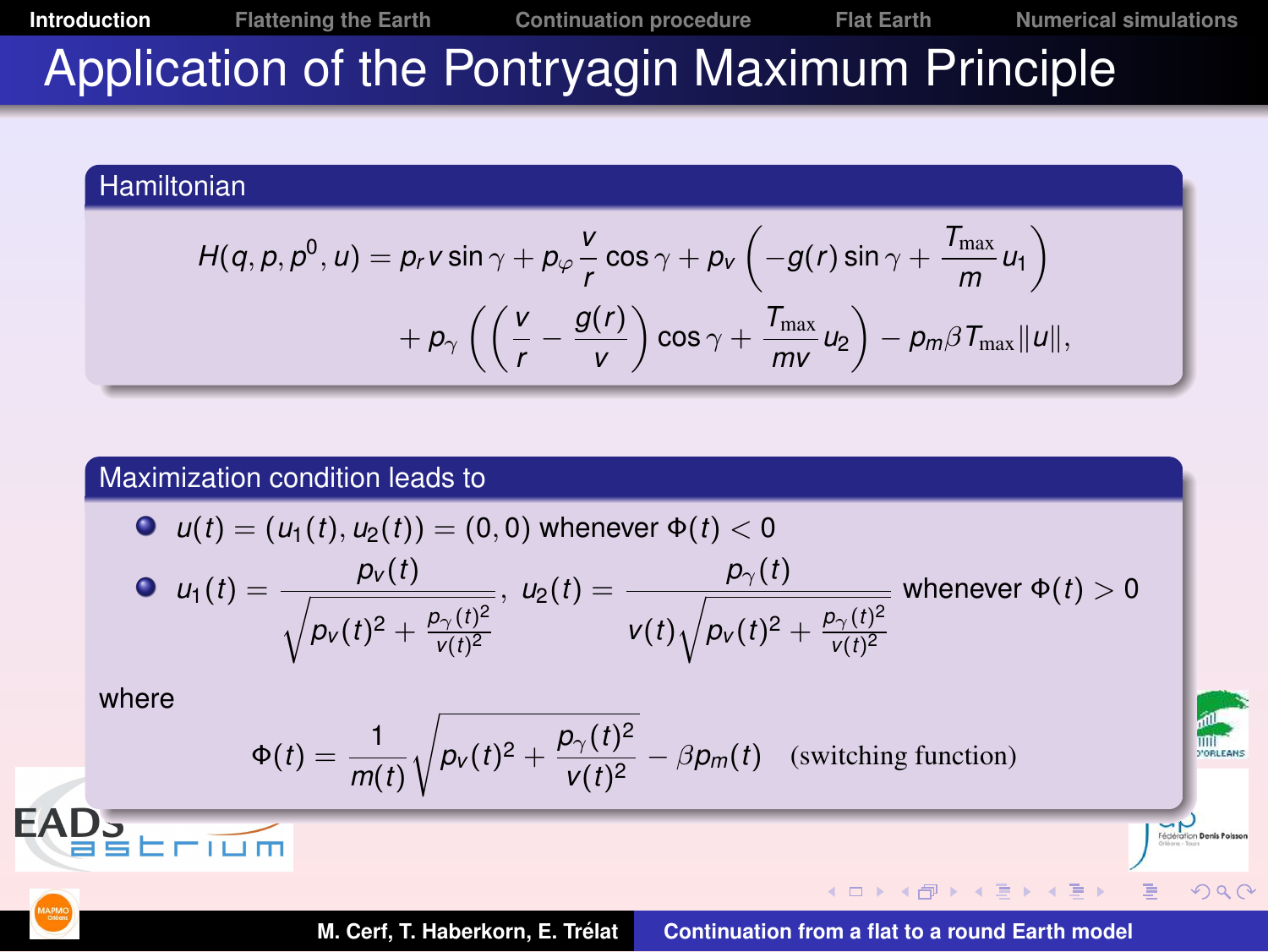**[Introduction](#page-2-0) [Flattening the Earth](#page-12-0) [Continuation procedure](#page-17-0) [Flat Earth](#page-21-0) [Numerical simulations](#page-24-0)** Application of the Pontryagin Maximum Principle

#### Hamiltonian

$$
H(q, p, p^{0}, u) = p_{r} v \sin \gamma + p_{\varphi} \frac{v}{r} \cos \gamma + p_{v} \left( -g(r) \sin \gamma + \frac{T_{\max}}{m} u_{1} \right) + p_{\gamma} \left( \left( \frac{v}{r} - \frac{g(r)}{v} \right) \cos \gamma + \frac{T_{\max}}{m v} u_{2} \right) - p_{m} \beta T_{\max} ||u||,
$$

#### Transversality conditions

case of a fixed point of a specified orbit:  $\rho_{\varphi}(t_{\mathit{f}})=0,~\rho_{m}(t_{\mathit{f}})=-\rho^{0}$ 

 $\bullet$  case of an orbit of given energy and eccentricity:

$$
\partial_r \xi_{K_f}(p_\gamma \partial_v \xi_{e_f} - p_v \partial_\gamma \xi_{e_f}) + \partial_v \xi_{K_f}(p_r \partial_\gamma \xi_{e_f} - p_\gamma \partial_r \xi_{e_f}) = 0
$$

| Remark                                                                                     | $p^0 \neq 0$ (no abnormal) | $p^0 = -1$ |
|--------------------------------------------------------------------------------------------|----------------------------|------------|
| ① no singular arc (Bonnard - Caillau - Faubourg - Gergaud - Haberkorn - Noailles - Trelat) | 2.22                       |            |

**M. Cerf, T. Haberkorn, E. Trelat ´ [Continuation from a flat to a round Earth model](#page-1-0)**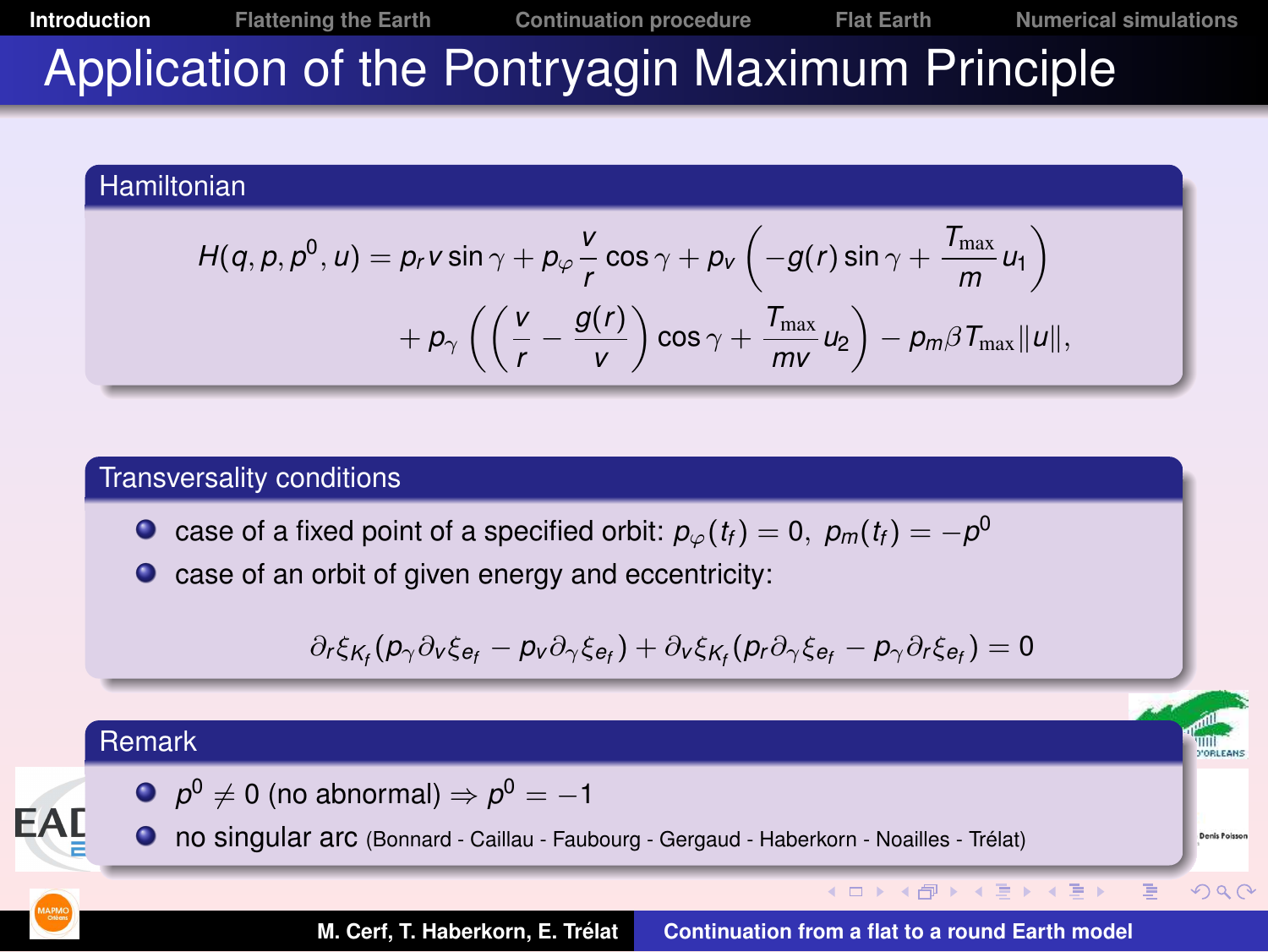**[Introduction](#page-2-0) [Flattening the Earth](#page-12-0) [Continuation procedure](#page-17-0) [Flat Earth](#page-21-0) [Numerical simulations](#page-24-0)** Shooting method

#### Find a zero of

$$
S(t_f, p_0) = \begin{pmatrix} r(t_f, p_0) - r_f \\ v(t_f, p_0) - v_f \\ \gamma(t_f, p_0) - \gamma_f \\ p_{\varphi}(t_f, p_0) \\ p_m(t_f, p_0) - 1 \end{pmatrix} \text{ or } \begin{pmatrix} \xi_{K_f}(p_0) \\ \xi_{e_f}(p_0) \\ * \xi_{e_f}(p_0) \\ * \xi_{e_f}(p_0) \\ p_{\varphi}(t_f, p_0) - 1 \end{pmatrix}
$$

,

 $2Q$ 

 $\mathbf{A}$ E

#### Main problem: how to make the shooting method converge?

- $\bullet$  initialization of the shooting method
- **O** discontinuities of the optimal control





4 口下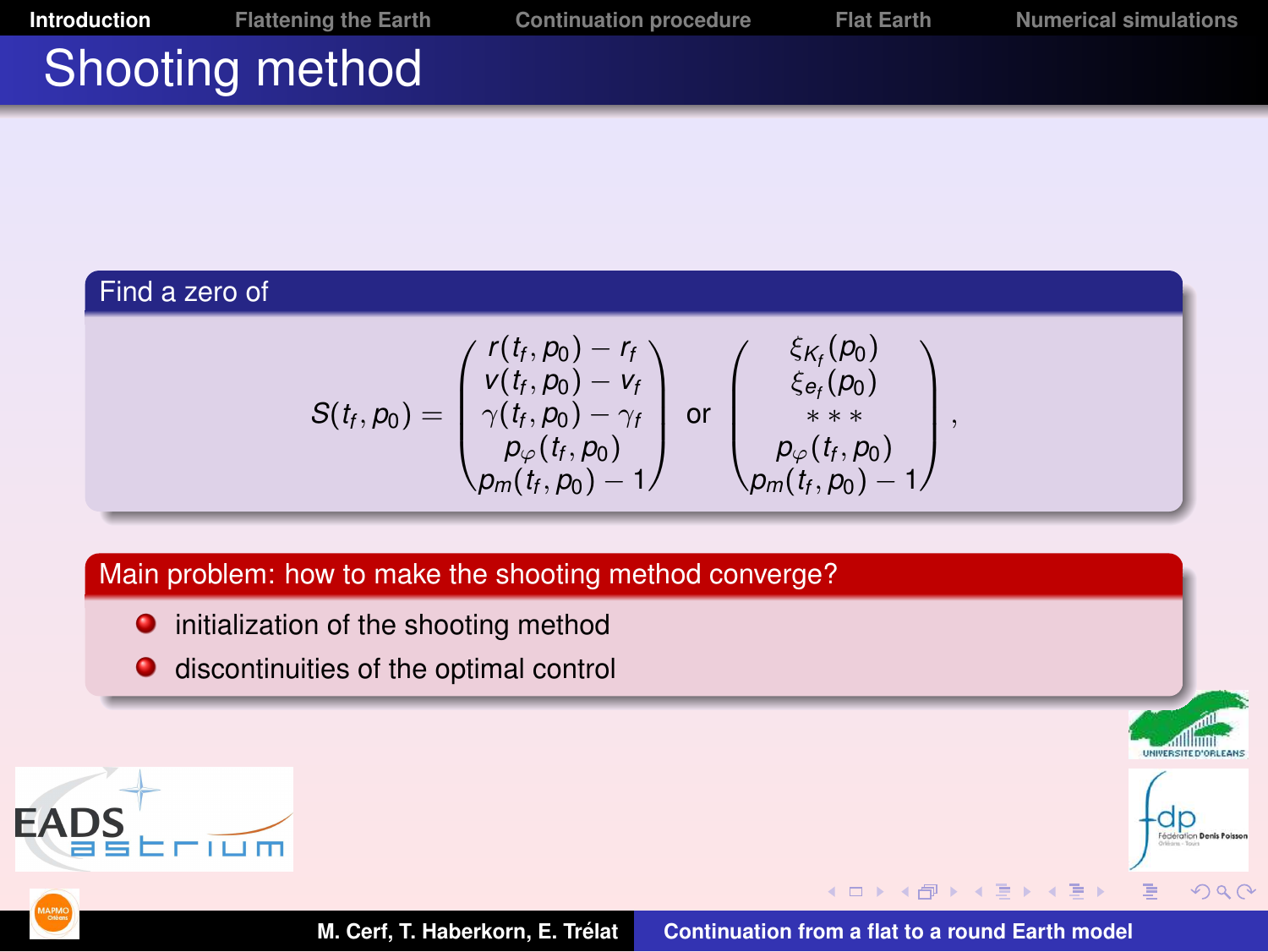

- **•** initialization of the shooting method
- discontinuities of the optimal control

#### Several methods:

use first a direct method to provide a good initial guess, e.g. AMPL combined with IPOPT:



R. Fourer, D.M. Gay, B.W. Kernighan, *AMPL: A modeling language for mathematical programming*, Duxbury Press, Brooks-Cole Publishing Company (1993).



A. Wächter, L.T. Biegler *On the implementation of an interior-point lter line- search algorithm for large-scale nonlinear programming*, Mathematical Programming **106** (2006), 25–57.

but usual flaws of direct methods (computationally demanding, lack of numerical precision).



 $299$ 



EADS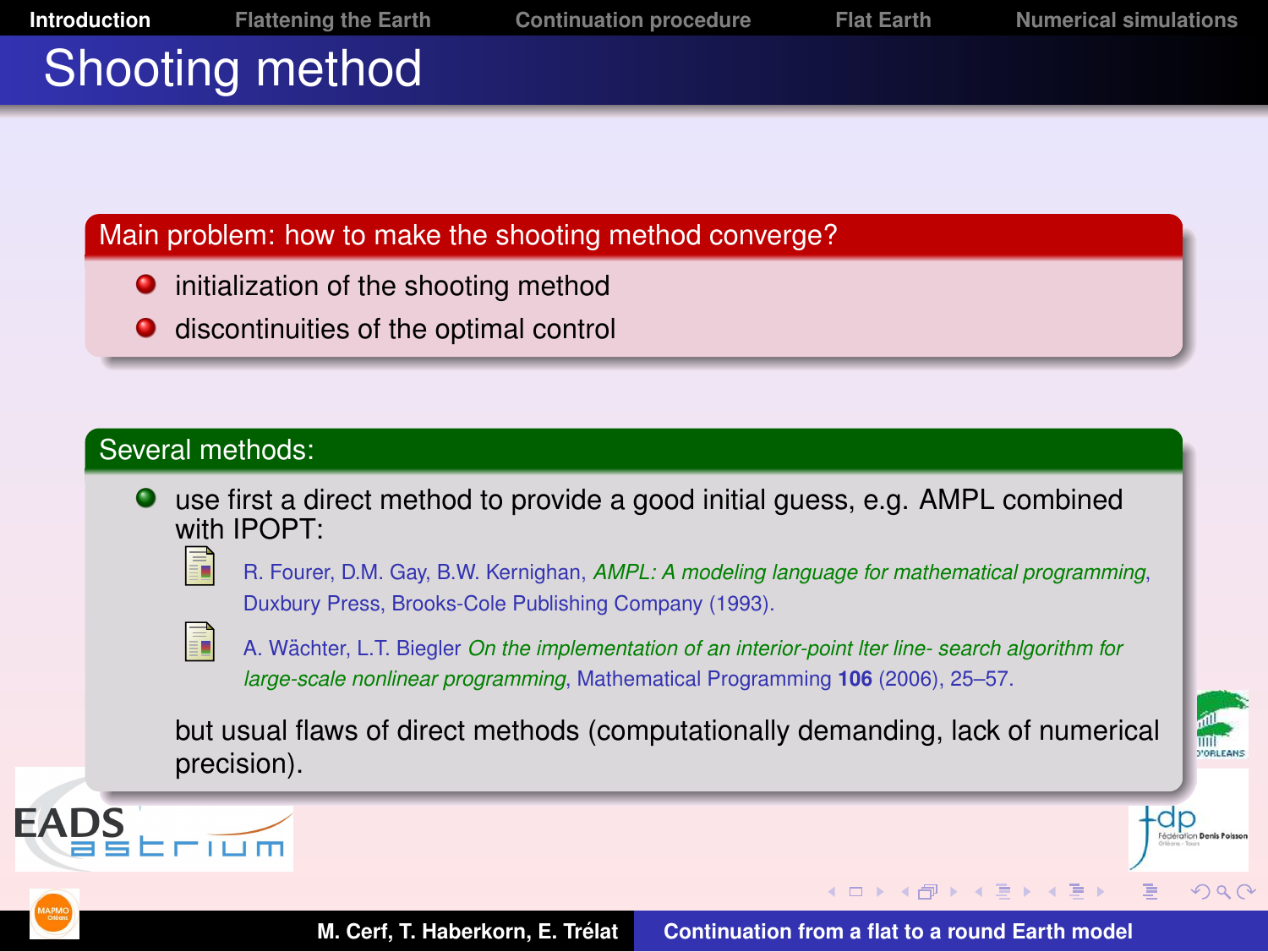

- initialization of the shooting method .
- discontinuities of the optimal control

#### Several methods:

- use the impulse transfer solution to provide a good initial guess:
	-
- P. Augros, R. Delage, L. Perrot, *Computation of optimal coplanar orbit transfers*, AIAA 1999.

but valid only for nearly circular initial and final orbits. See also:



- J. Gergaud, T. Haberkorn, *Orbital transfer: some links between the low-thrust and the impulse cases*, Acta Astronautica **60**, no. 6-9 (2007), 649–657.
- F
- L.W. Neustadt, *A general theory of minimum-fuel space trajectories*, SIAM Journal on Control **3**, no. 2 (1965), 317–356.



 $299$ 



**EAD**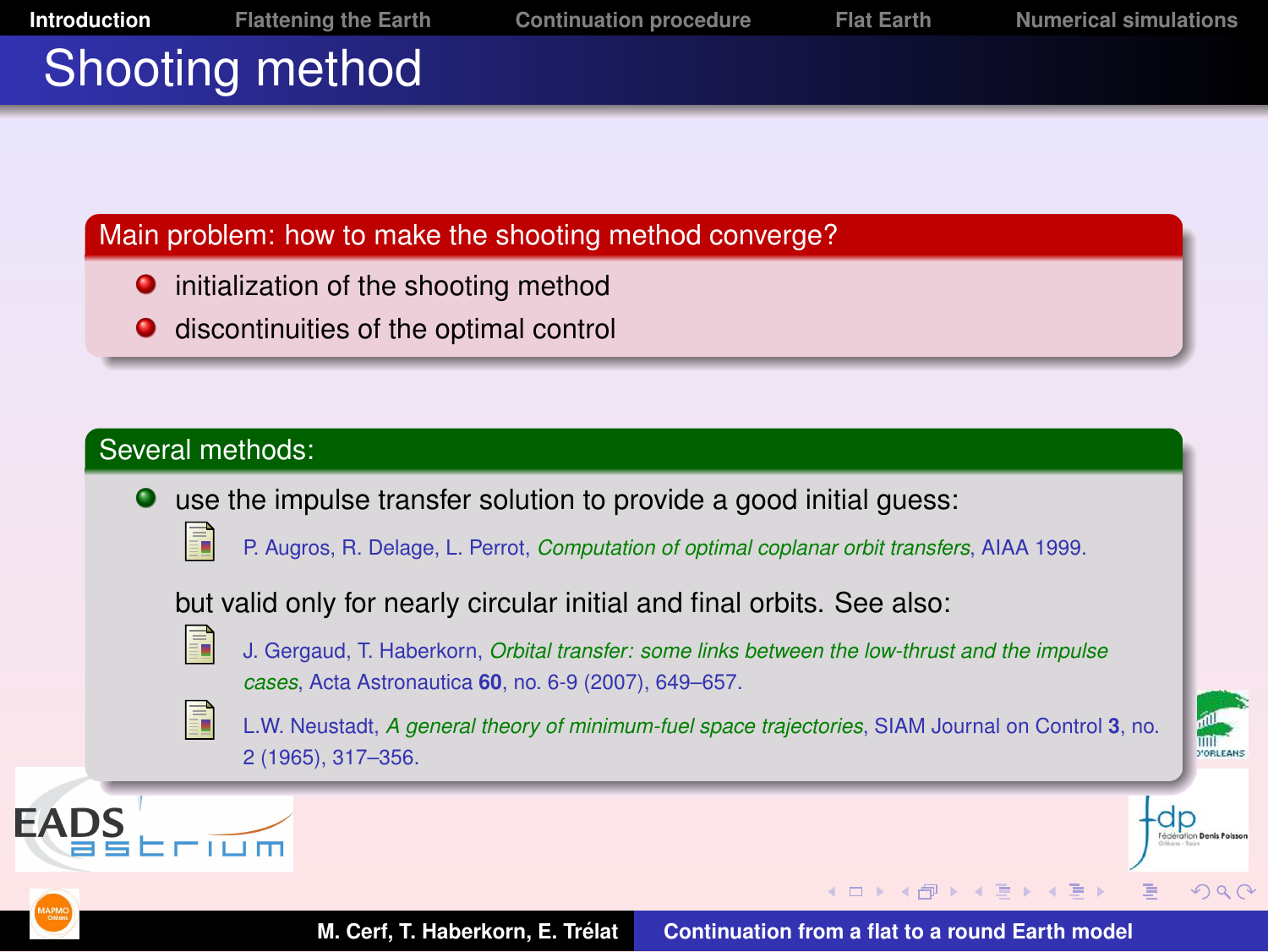

- . initialization of the shooting method
- discontinuities of the optimal control  $\bullet$

#### Several methods:

multiple shooting method parameterized by the number of thrust arcs:

- 
- H. J. Oberle, K. Taubert, *Existence and multiple solutions of the minimum-fuel orbit transfer problem*, J. Optim. Theory Appl. **95** (1997), 243–262.



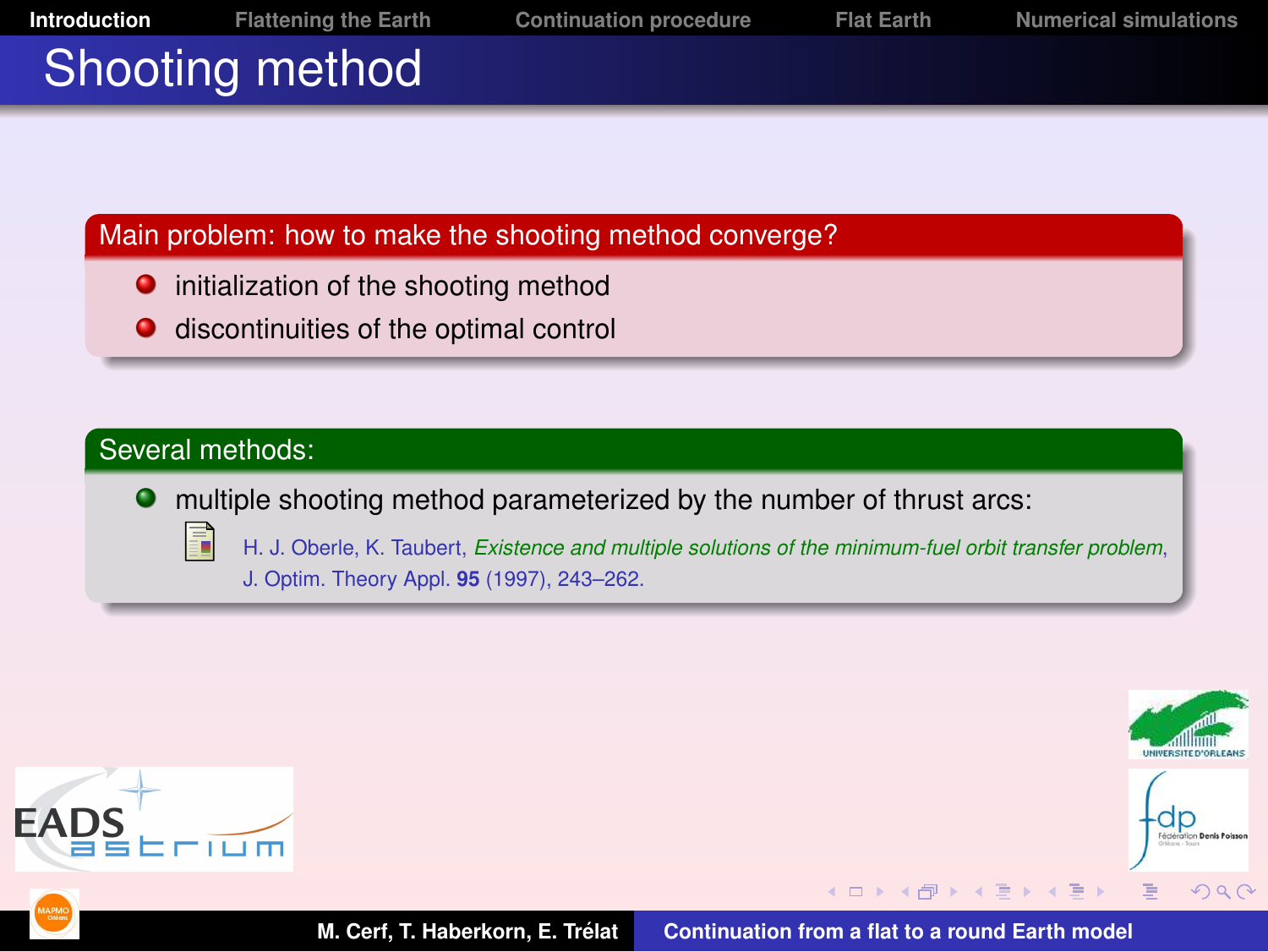- . initialization of the shooting method
- discontinuities of the optimal control

#### Several methods:

differential or simplicial continuation method linking the minimization of the L<sup>2</sup>-norm of the control to the minimization of the fuel consumption:



J. Gergaud, T. Haberkorn, P. Martinon, *Low thrust minimum fuel orbital transfer: an homotopic approach*, J. Guidance Cont. Dyn. **27**, 6 (2004), 1046–1060.



P. Martinon, J. Gergaud, *Using switching detection and variational equations for the shooting method*, Optimal Cont. Appl. Methods **28**, no. 2 (2007), 95–116.

but not adapted for high-thrust transfer.





 $\mathcal{A} \ni \mathcal{B} \rightarrow \mathcal{A} \ni \mathcal{B}$ 

 $290$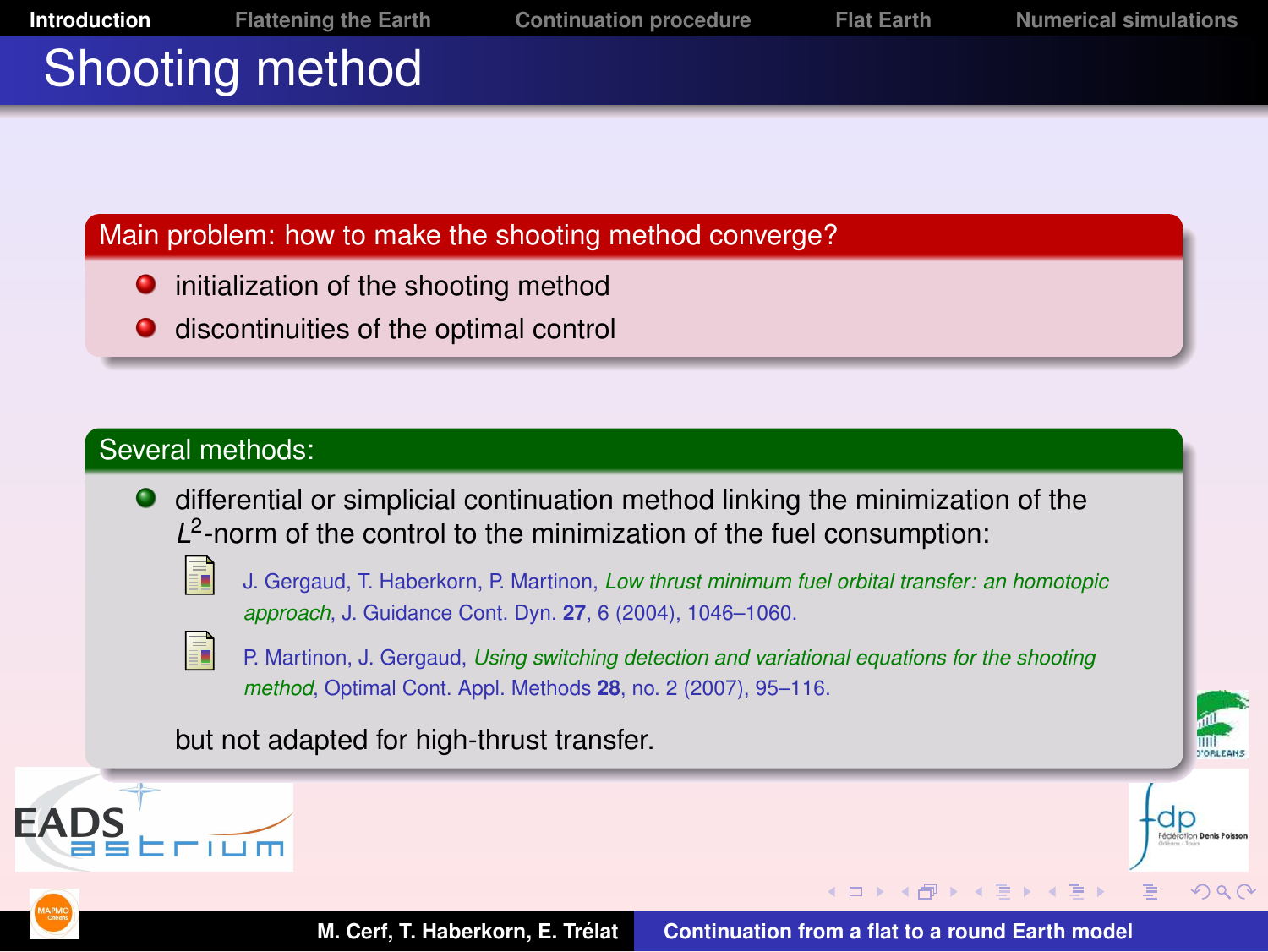# Flattening the Earth

#### Observation:

Solving the optimal control problem for a flat Earth model with constant gravity is simple and algorithmically very efficient.

In view of that:

Continuation from this simple model to the initial round Earth model.



<span id="page-12-0"></span>

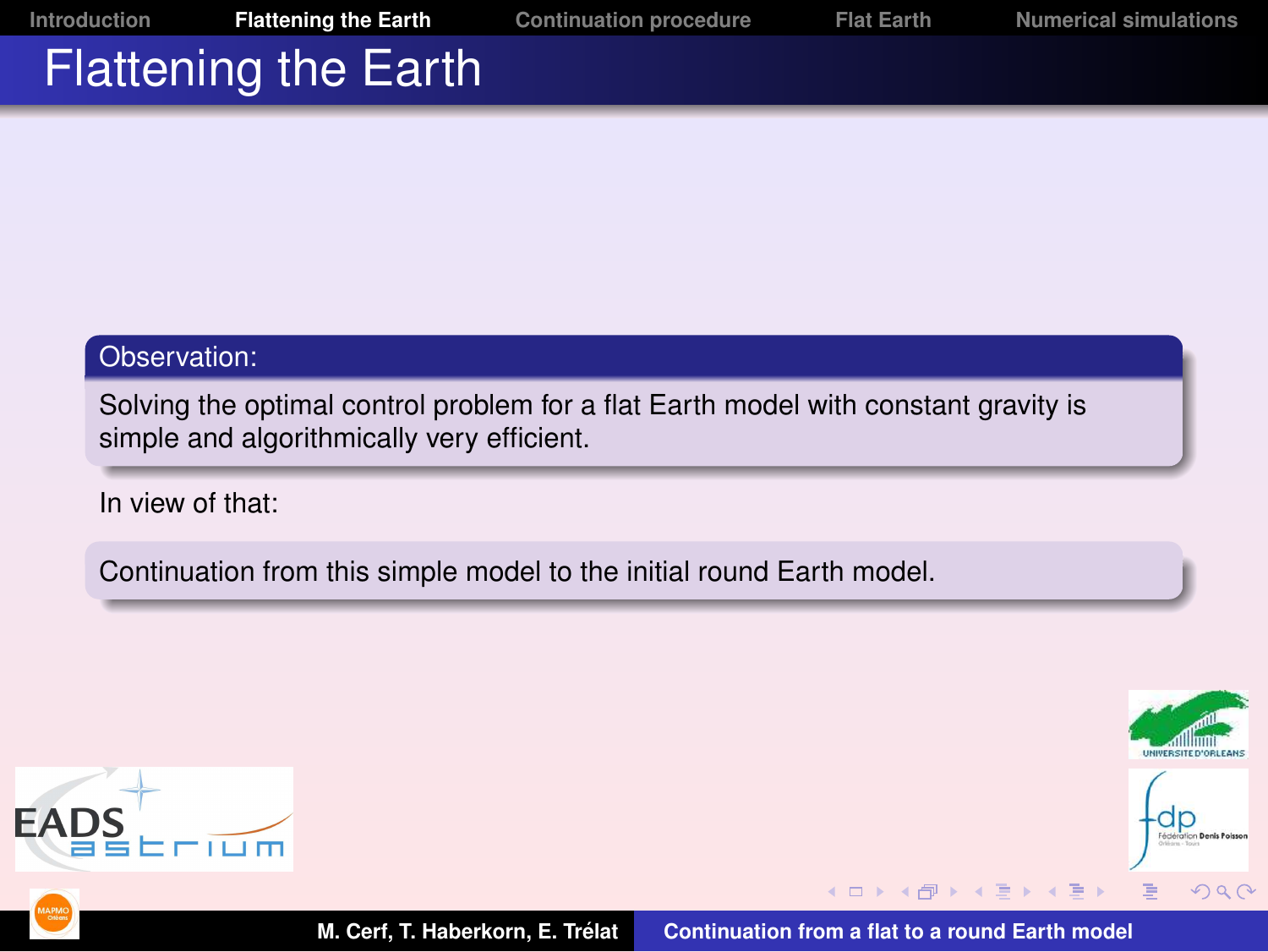

$$
\dot{v}_x(t) = \frac{T_{\text{max}}}{m(t)} u_x(t)
$$
  

$$
\dot{v}_h(t) = \frac{T_{\text{max}}}{m(t)} u_h(t) - g_0
$$
  

$$
\dot{m}(t) = -\beta T_{\text{max}} \sqrt{u_x(t)^2 + u_h(t)}
$$

 $max m(t_f)$ *tf* free

**K ロ ⊁ K 倒 ≯ K ミ ⊁ K ミ ⊁** 

 $2Q$ 

E

#### **Control**

**EAL** 

Control  $(u_x(\cdot), u_h(\cdot))$  such that  $u_x(\cdot)^2 + u_h(\cdot)^2 \leq 1$ 



 $\sqrt{2}$ 

final conditions:  $h(t_f) = h_f$ ,  $v_x(t_f) = v_{xf}$ ,  $v_h(t_f) = 0$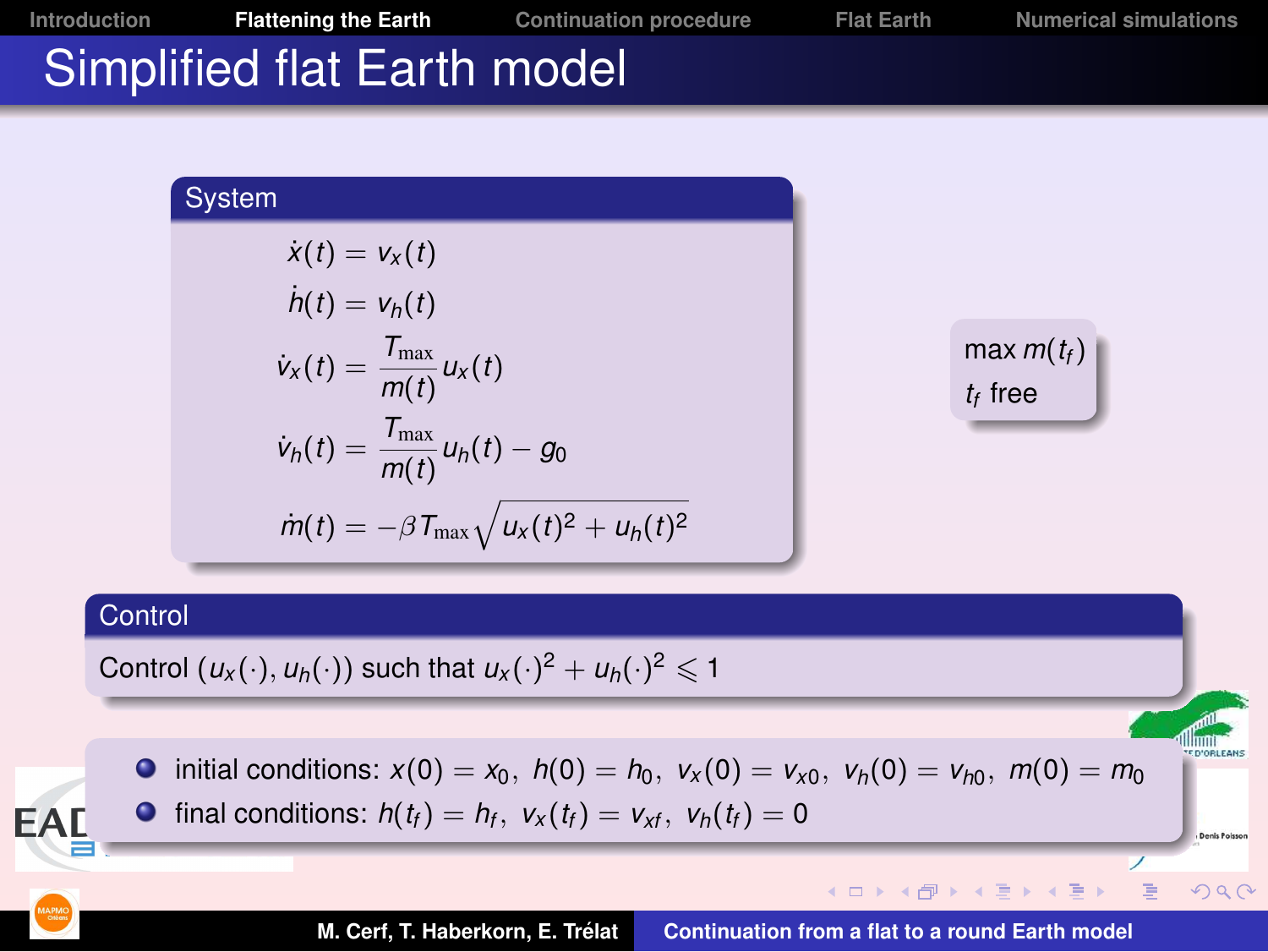

**M. Cerf, T. Haberkorn, E. Trelat ´ [Continuation from a flat to a round Earth model](#page-1-0)**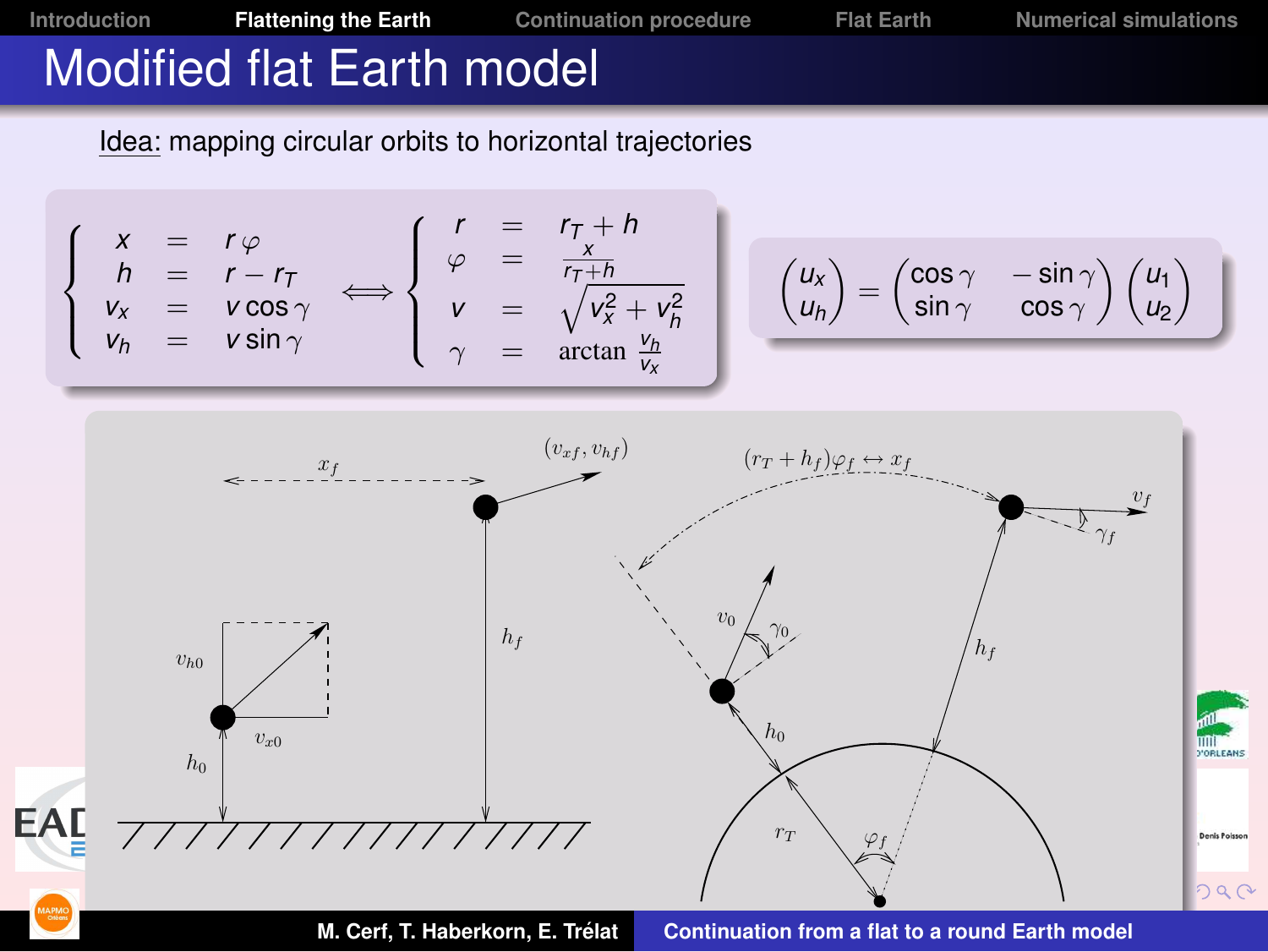

Plugging this change of coordinates into the initial round Earth model:

$$
\dot{r}(t) = v(t) \sin \gamma(t)
$$
\n
$$
\dot{\varphi}(t) = \frac{v(t)}{r(t)} \cos \gamma(t)
$$
\n
$$
\dot{v}(t) = -g(r(t)) \sin \gamma(t) + \frac{T_{\text{max}}}{m(t)} u_1(t)
$$
\n
$$
\dot{\gamma}(t) = \left(\frac{v(t)}{r(t)} - \frac{g(r(t))}{v(t)}\right) \cos \gamma(t) + \frac{T_{\text{max}}}{m(t)v(t)} u_2(t)
$$
\n
$$
\dot{m}(t) = -\beta T_{\text{max}} ||u(t)||
$$

leads to...



 $2Q$ 

**M. Cerf, T. Haberkorn, E. Trelat ´ [Continuation from a flat to a round Earth model](#page-1-0)**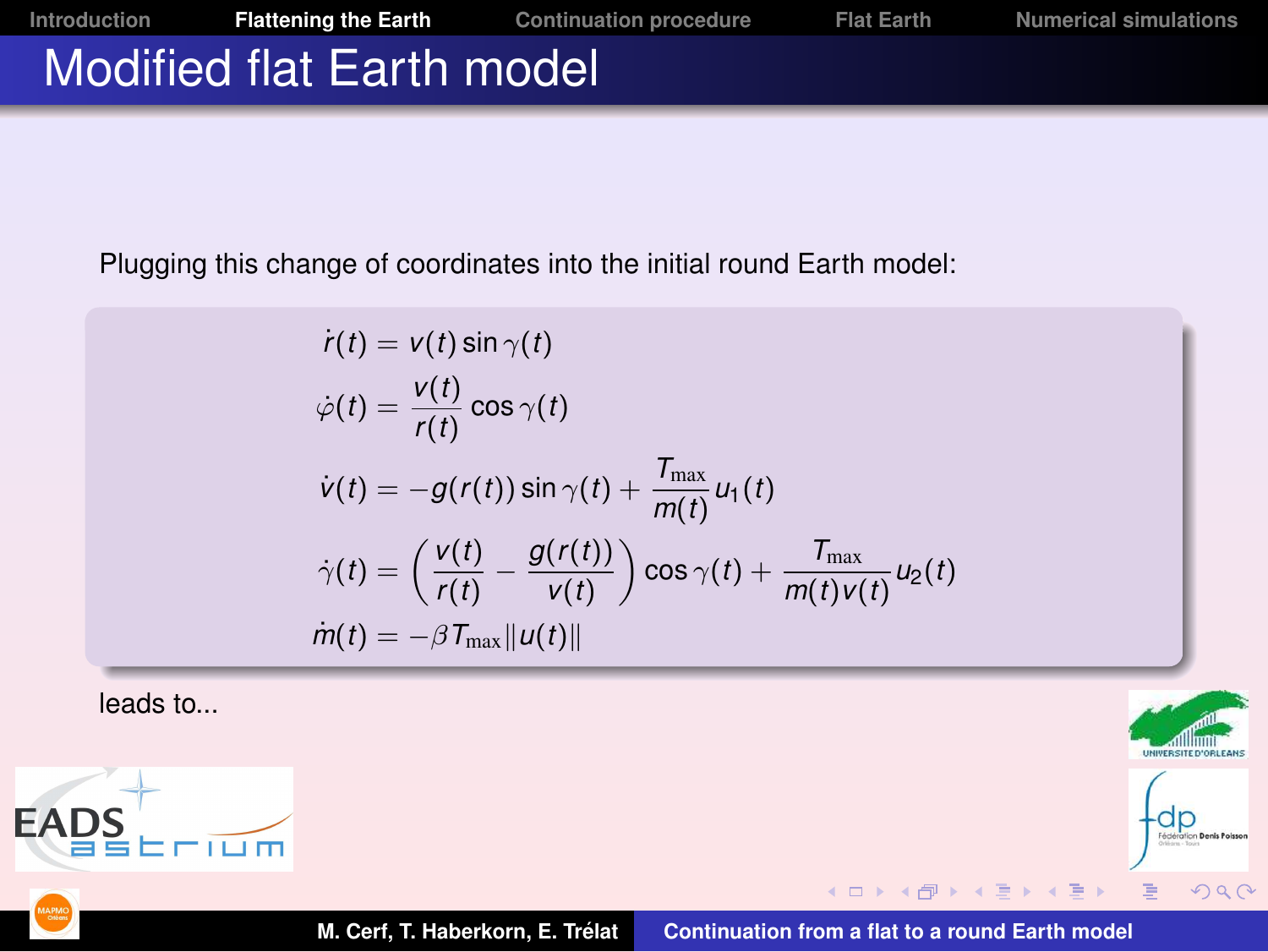

#### Modified flat Earth model

חם ב

**EAI** 

$$
\dot{x}(t) = v_x(t) + v_h(t) \frac{x(t)}{r_T + h(t)}
$$
\n
$$
\dot{h}(t) = v_h(t)
$$
\n
$$
\dot{v}_x(t) = \frac{T_{\text{max}}}{m(t)} u_x(t) - \frac{v_x(t)v_h(t)}{r_T + h(t)}
$$
\n
$$
\dot{v}_h(t) = \frac{T_{\text{max}}}{m(t)} u_h(t) - g(r_T + h(t)) + \frac{v_x(t)^2}{r_T + h(t)}
$$
\n
$$
\dot{m}(t) = -\beta T_{\text{max}} ||u(t)||
$$

Differences with the simplified flat Earth model (with constant gravity):

 $\bullet$  the term in green: variable (usual) gravity.

**O** the terms in red: "correcting terms" allowing the existence of horizontal (periodic up to translation in *x*) trajectories with no thrust.

 $290$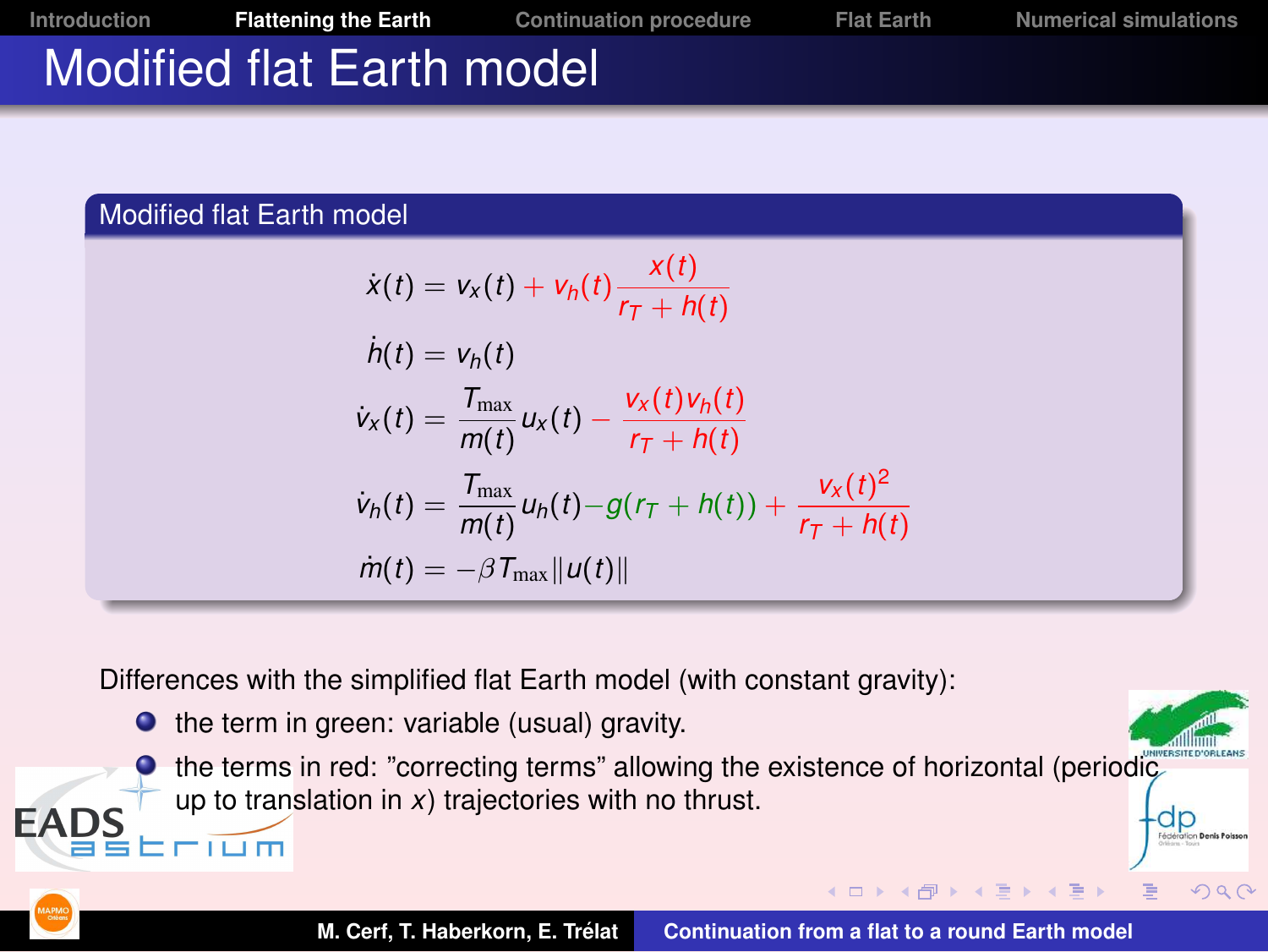

<span id="page-17-0"></span> $2Q$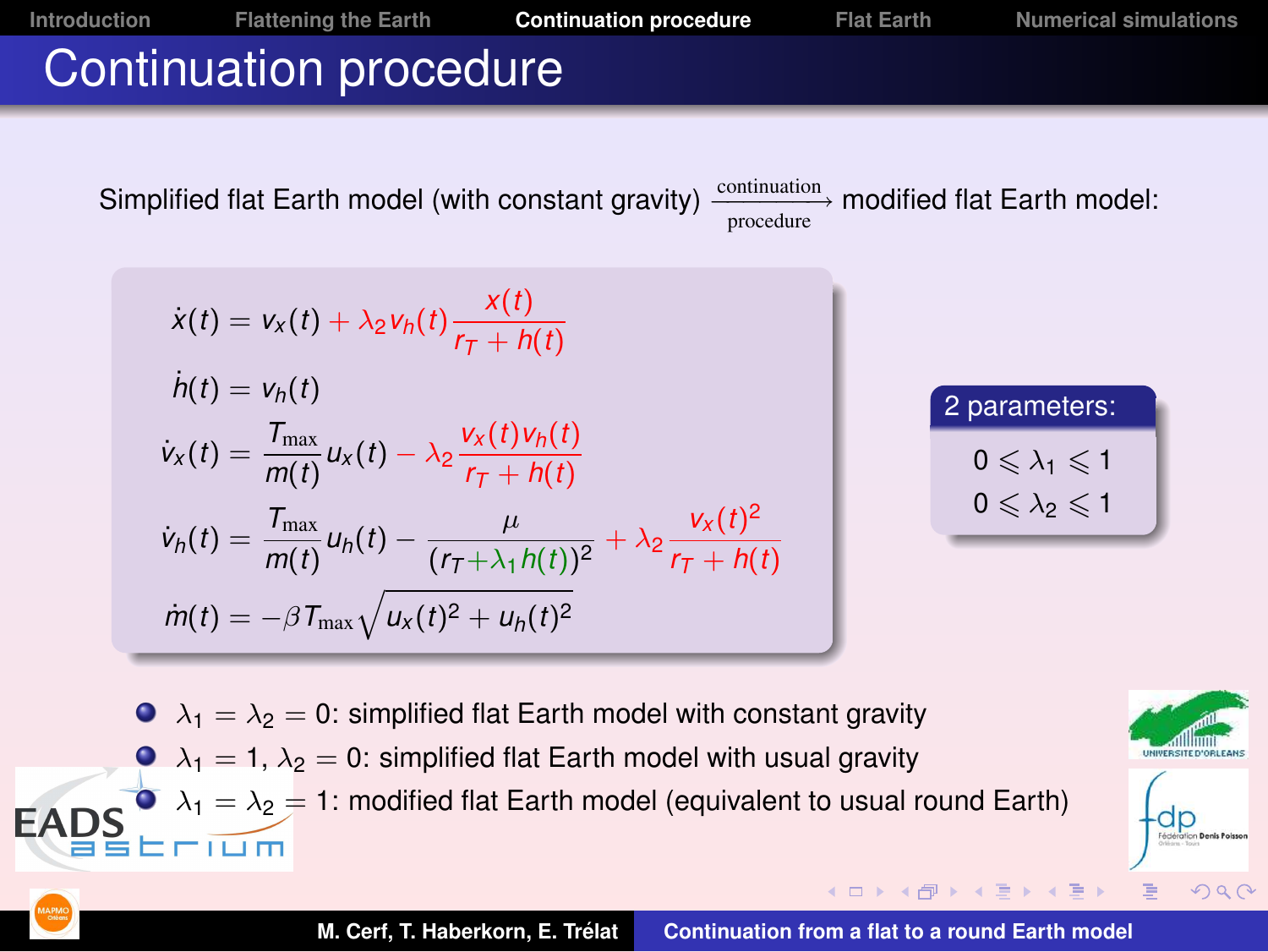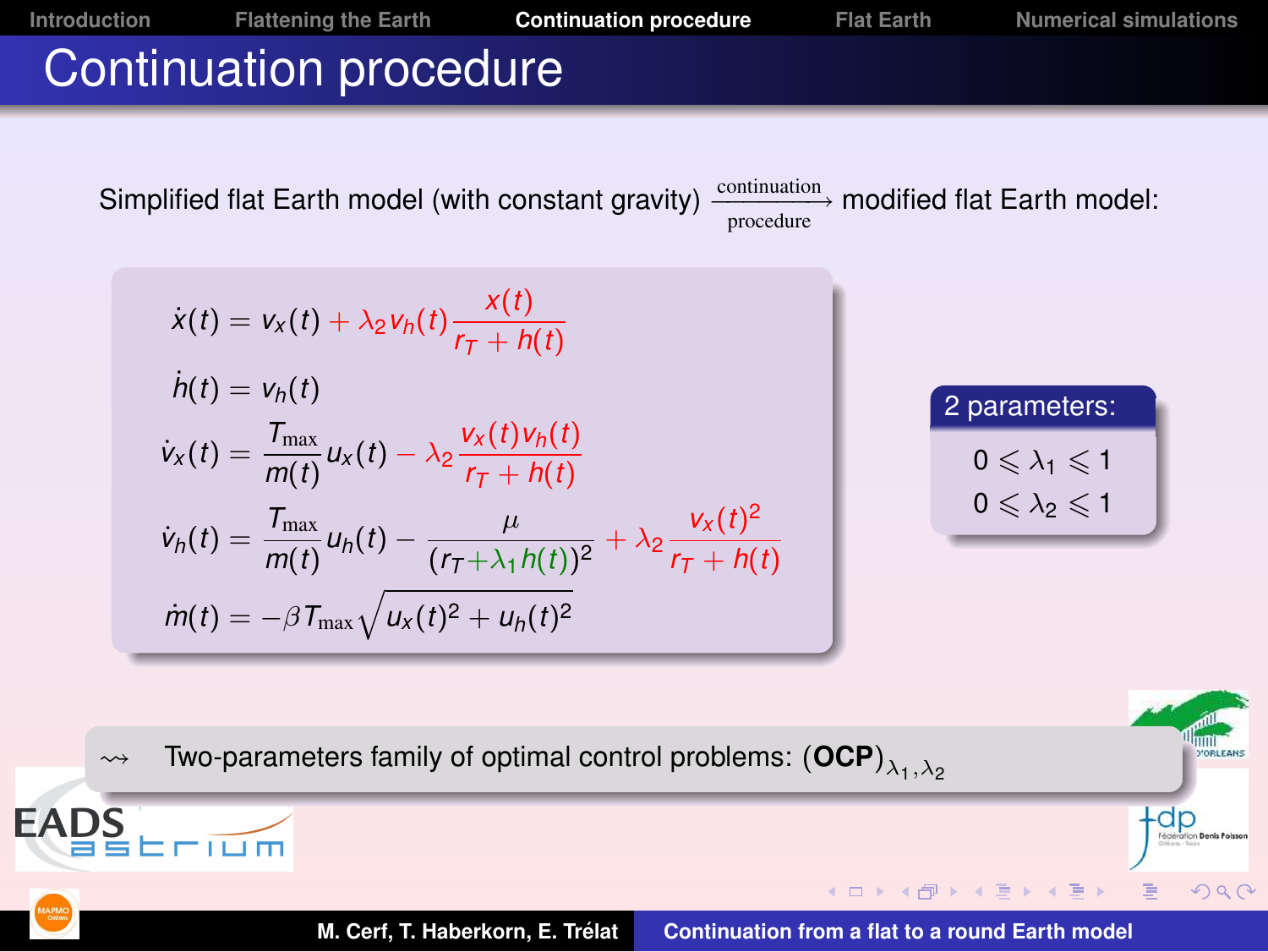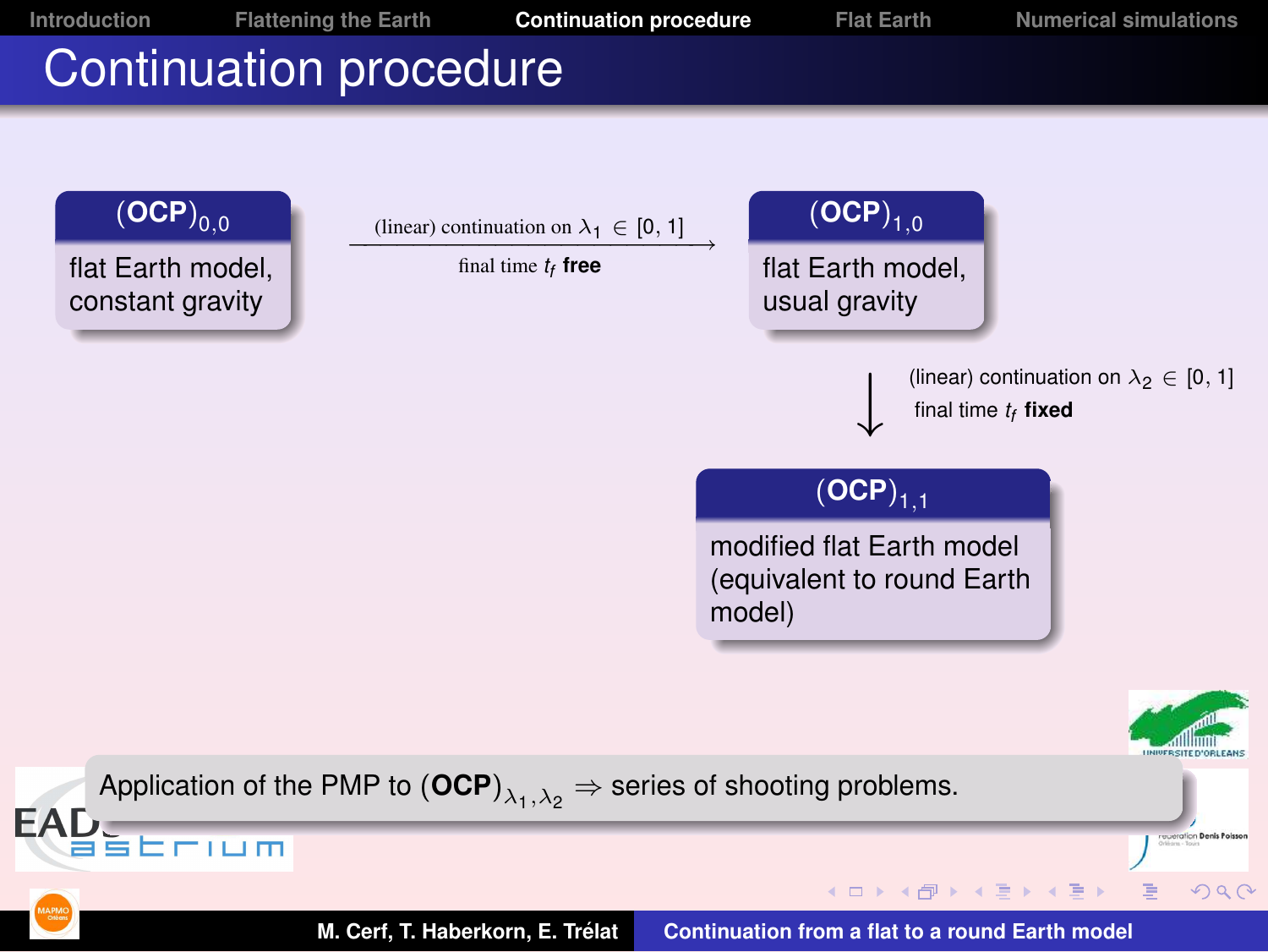### Change of coordinates

**Remark:** Once the continuation process has converged, we obtain the initial adjoint vector for  $(\mathsf{OCP})_{1,1}$  in the modified coordinates.

To recover the adjoint vector in the usual cylindrical coordinates, we use the general fact:

#### Lemma

Change of coordinates  $x_1 = \phi(x)$  and  $u_1 = \psi(u)$ ⇒ dynamics  $f_1(x_1, u_1) = d\phi(x) . f(\phi^{-1}(x_1), \psi^{-1}(u_1))$ and for the adjoint vectors:

$$
p_1(\cdot)= {}^td\phi(x(\cdot))^{-1}p(\cdot).
$$

Here, this yields:

$$
p_r = \frac{x}{r_T + h} p_x + p_h
$$
  
\n
$$
p_{\varphi} = (r_T + h)p_x
$$
  
\n
$$
p_v = \cos \gamma p_{v_x} + \sin \gamma p_{v_h}
$$
  
\n
$$
p_{\gamma} = v(-\sin \gamma p_{v_x} + \cos \gamma p_{v_h}).
$$



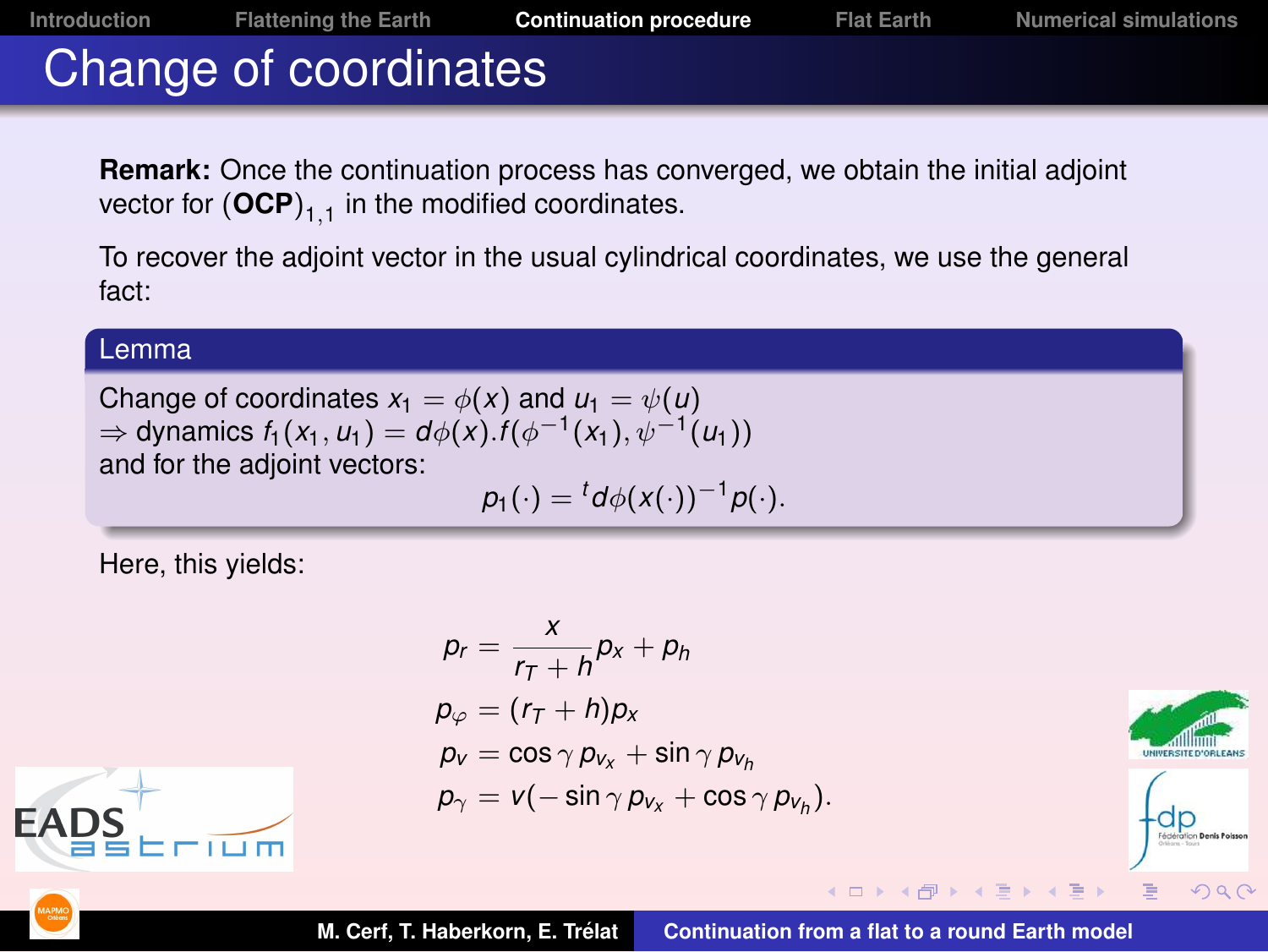**[Introduction](#page-2-0) [Flattening the Earth](#page-12-0) [Continuation procedure](#page-17-0) [Flat Earth](#page-21-0) [Numerical simulations](#page-24-0)**

**Deale** Roles

<span id="page-21-0"></span> $2Q$ 

 $\equiv$ 

## Analysis of the flat Earth model

| System                                                 |                              |                     |              |
|--------------------------------------------------------|------------------------------|---------------------|--------------|
| $\dot{x} = v_x$                                        | <b>Initial</b><br>conditions | Final<br>conditions |              |
| $h = v_h$                                              | $x(0) = x_0$                 | $x(t_f)$ free       | $t_f$ free   |
| $\dot{v}_x = \frac{T_{\text{max}}}{m} u_x$             | $h(0) = h_0$                 | $h(t_f) = h_f$      |              |
|                                                        | $v_x(0) = v_{x0}$            | $v_x(t_f) = v_{xf}$ | max $m(t_f)$ |
| $\dot{v}_h = \frac{T_{\text{max}}}{m} u_h - g_0$       | $v_h(0) = v_{h0}$            | $v_h(t_f) = 0$      |              |
| $\dot{m} = -\beta T_{\text{max}} \sqrt{u_x^2 + u_h^2}$ | $m(0) = m_0$                 | $m(t_f)$ free       |              |
|                                                        |                              |                     |              |

#### Theorem

If  $h_{\it f} > h_0 + \frac{v_{h0}^2}{2g_0}$ , then the optimal trajectory is a succession of at most two arcs, and the thrust  $||u(\cdot)||T_{\text{max}}$  is

- either constant on [0,  $t_f$ ] and equal to  $\mathcal{T}_{\max}$ ,
- $\bullet$  or of the type  $T_{\text{max}} 0$ ,
- $\bullet$  or of the type  $0 T_{\text{max}}$ .



**EAL** 

**M. Cerf, T. Haberkorn, E. Trelat ´ [Continuation from a flat to a round Earth model](#page-1-0)**

**K ロ ⊁ K 倒 ≯ K ミ ⊁ K ミ ⊁**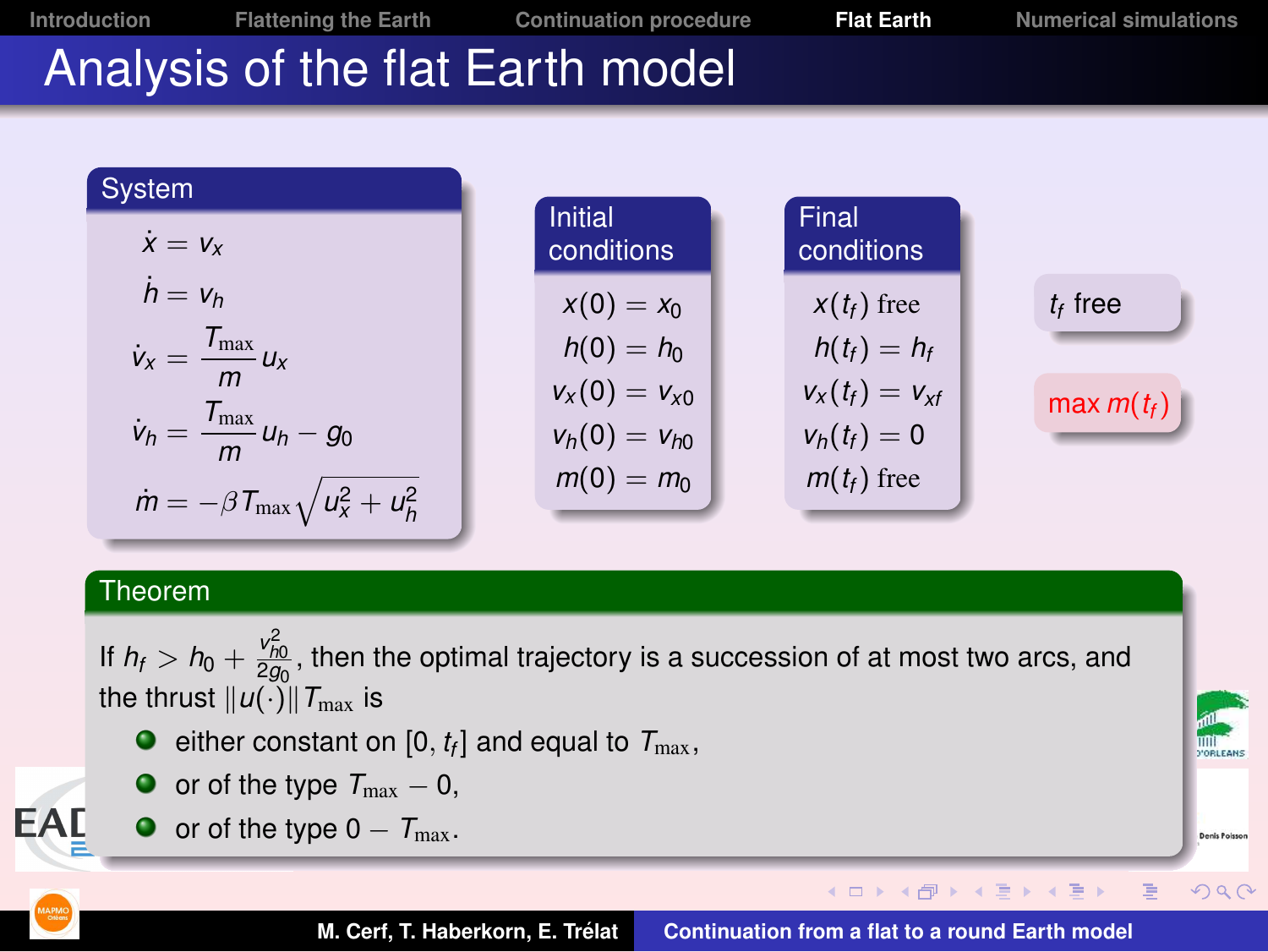# Analysis of the flat Earth model

Main ideas of the proof:

**•** Application of the PMP

The switching function  $\Phi = \frac{1}{m}\sqrt{\rho_{V_X}^2 + \rho_{V_h}^2 - \beta \rho_m}$  satisfies:

$$
\dot{\Phi} = \frac{-p_h p_{v_h}}{m \sqrt{p_{v_x}^2 + p_{v_h}^2}}
$$
\n
$$
\ddot{\Phi} = \frac{\beta ||u||}{m} \dot{\Phi} - \frac{m}{\sqrt{p_{v_x}^2 + p_{v_h}^2}} \dot{\Phi}^2 + \frac{p_h^2}{m \sqrt{p_{v_x}^2 + p_{v_h}^2}}
$$

 $\Rightarrow$  Φ has at most one minimum

 $\Rightarrow$  strategies  $T_{\text{max}}$ ,  $T_{\text{max}} - 0$ ,  $0 - T_{\text{max}}$ , or  $T_{\text{max}} - 0 - T_{\text{max}}$ 

 $\bullet$  The strategy  $T_{\text{max}} - 0 - T_{\text{max}}$  cannot occur





**EAD**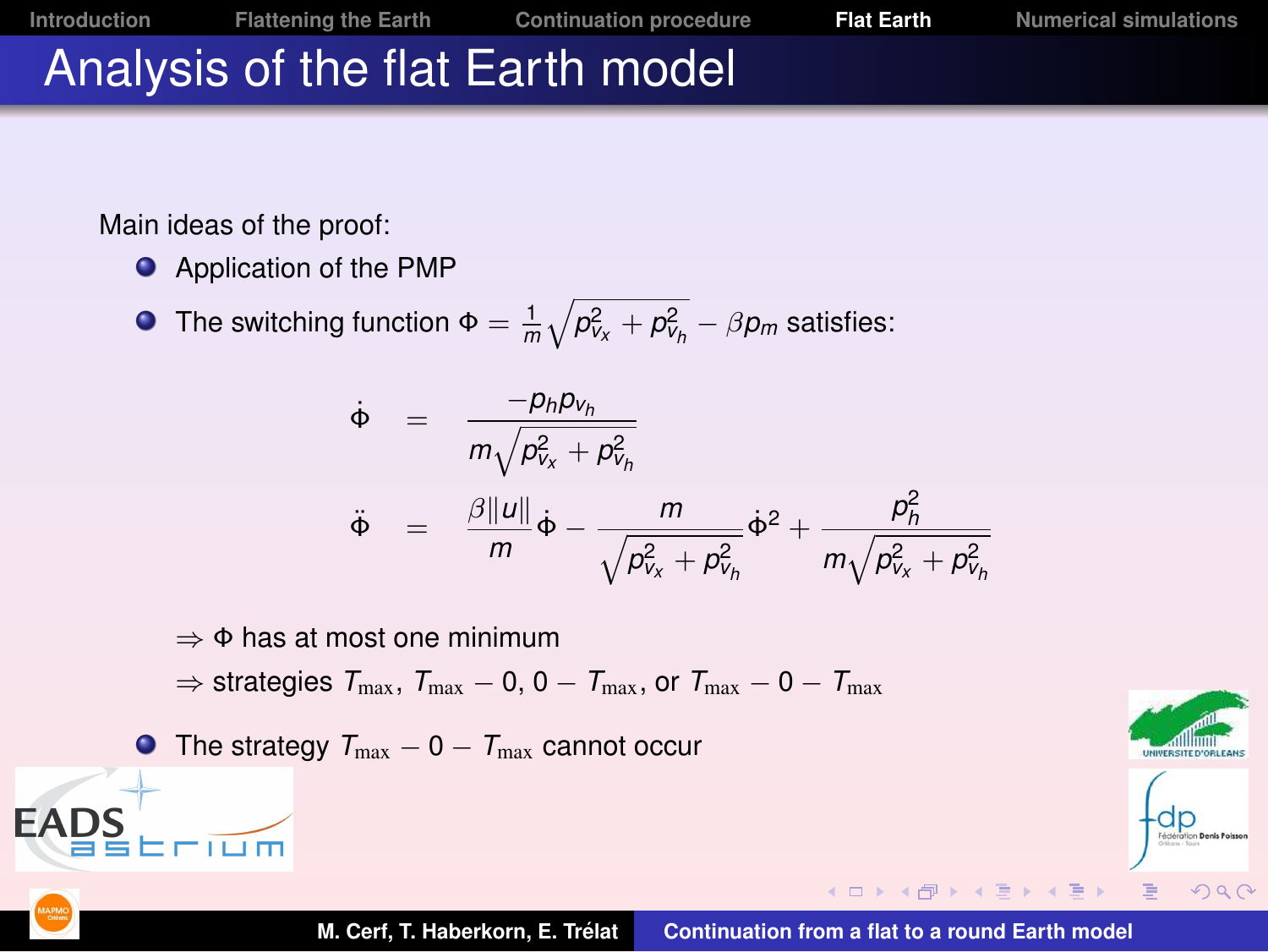**[Introduction](#page-2-0) [Flattening the Earth](#page-12-0) [Continuation procedure](#page-17-0) [Flat Earth](#page-21-0) [Numerical simulations](#page-24-0)**

# Shooting method in the flat Earth model

A priori, we have:

#### 5 unknowns

#### 5 equations

 $p_h, p_{v_x}, p_{v_h}(0), p_m(0)$ , and  $t_h$ 

 $p_{v_x}, p_{v_h}(0)$ , and the first switching time  $t_1$ 

$$
h(t_f) = h_f, v_x(t_f) = v_{xf}, v_h(t_f) = 0, p_m(t_f) = 1, H(t_f) = 0
$$

but using several tricks and some system analysis, the shooting method can be simplified to:

#### 3 unknowns

3 equations

*h*(*t*<sub>f</sub>) = *h*<sub>f</sub>, *v*<sub>*x*</sub>(*t*<sub>f</sub>) = *v*<sub>*xf*</sub>, *v*<sub>*h*</sub>(*t*<sub>1</sub>) + *g*<sub>0</sub>*t*<sub>1</sub> = *g*<sub>0</sub>*p*<sub>*v*<sub>*h*</sub>(0)</sub>

**K ロ ⊁ K 倒 ≯ K 差 ⊁ K 差** 

 $\Rightarrow$  very easy and efficient (instantaneous) algorithm

and the initialization of the shooting method is automatic (CV for any initial adjoint vector)

 $\Rightarrow$  automatic tool for initializing the continuation procedure



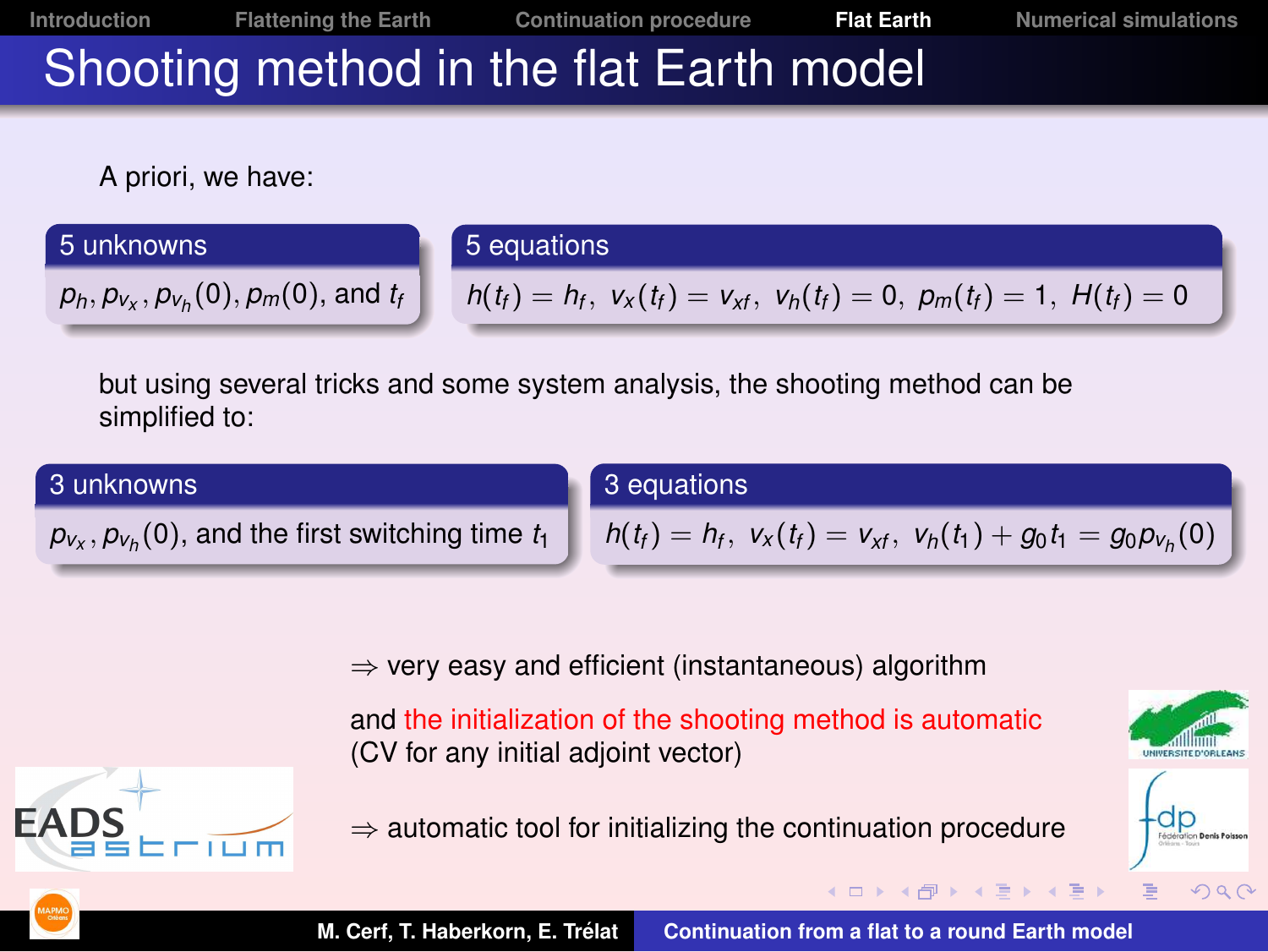<span id="page-24-0"></span>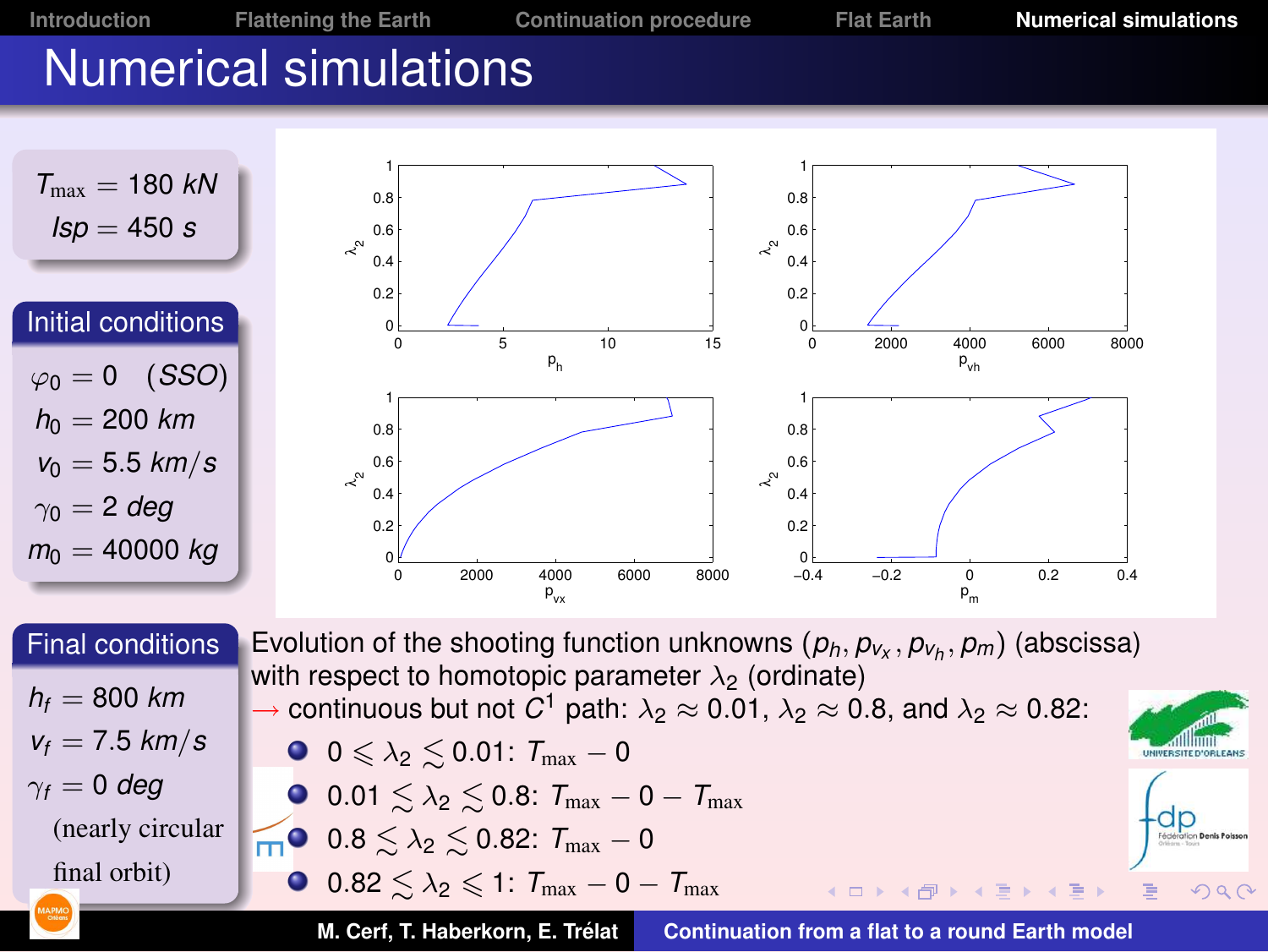**[Introduction](#page-2-0) [Flattening the Earth](#page-12-0) [Continuation procedure](#page-17-0) [Flat Earth](#page-21-0) [Numerical simulations](#page-24-0)**

### Numerical simulations

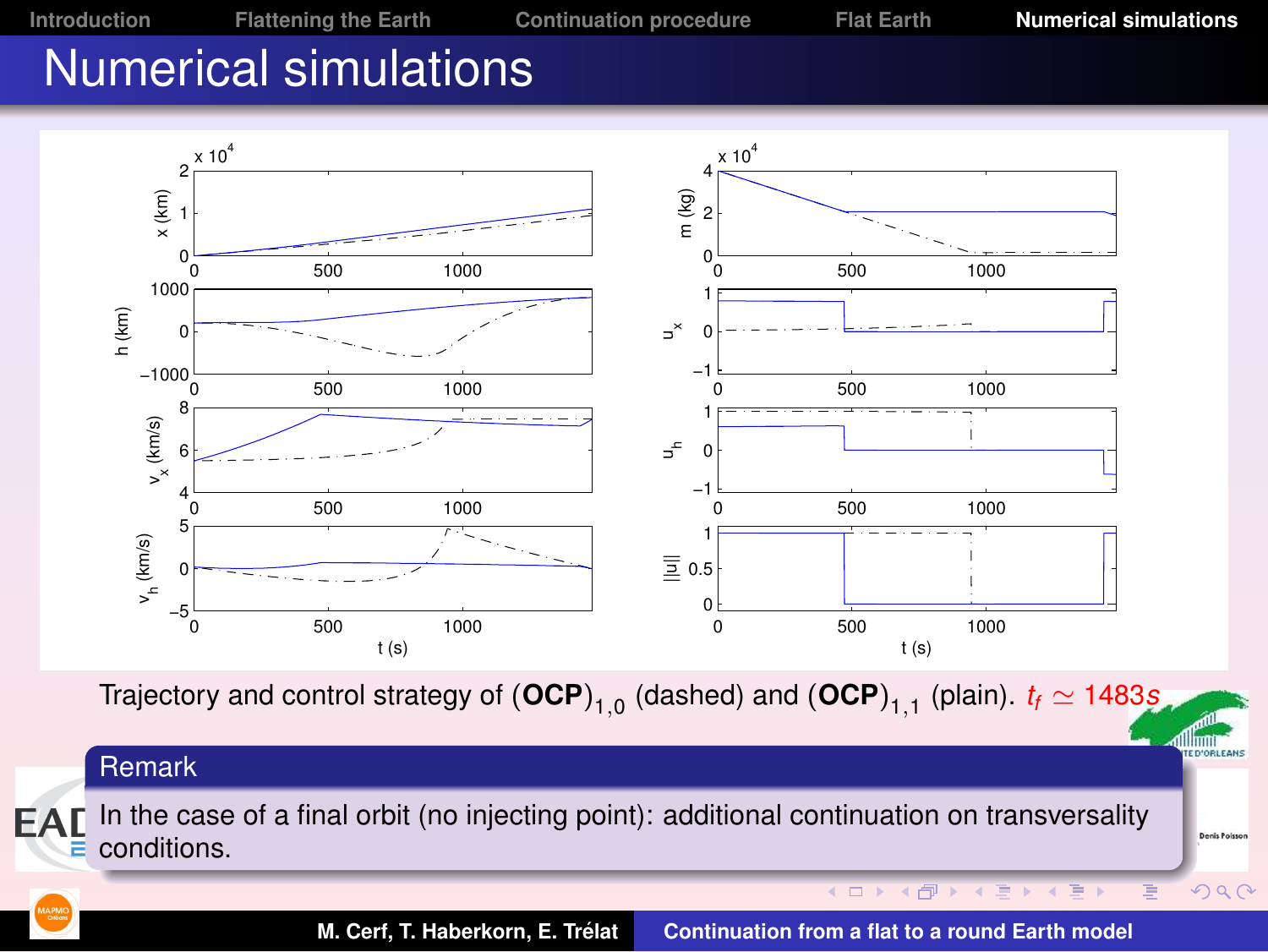

Comparison with a direct method:

- Heun (RK2) discretization with *N* points
- **O** combination of AMPL with IPOPT
- **O** needs however a careful initial guess

#### Continuation method

3 seconds:



- from  ${(\mathsf{OCP})}_{0,0}$  to  ${(\mathsf{OCP})}_{1,0}$ : 0.5 second
- from  ${(\mathsf{OCP})}_\mathsf{1,0}$  to  ${(\mathsf{OCP})}_\mathsf{1,1}$ : 2.5 seconds

```
→ Accuracy: 10−12
```
#### Direct method

- $N = 100:5$  seconds
- $N = 1000 \cdot 165$  seconds  $\rightarrow$  Accuracy: 10<sup>-6</sup>

 $2Q$